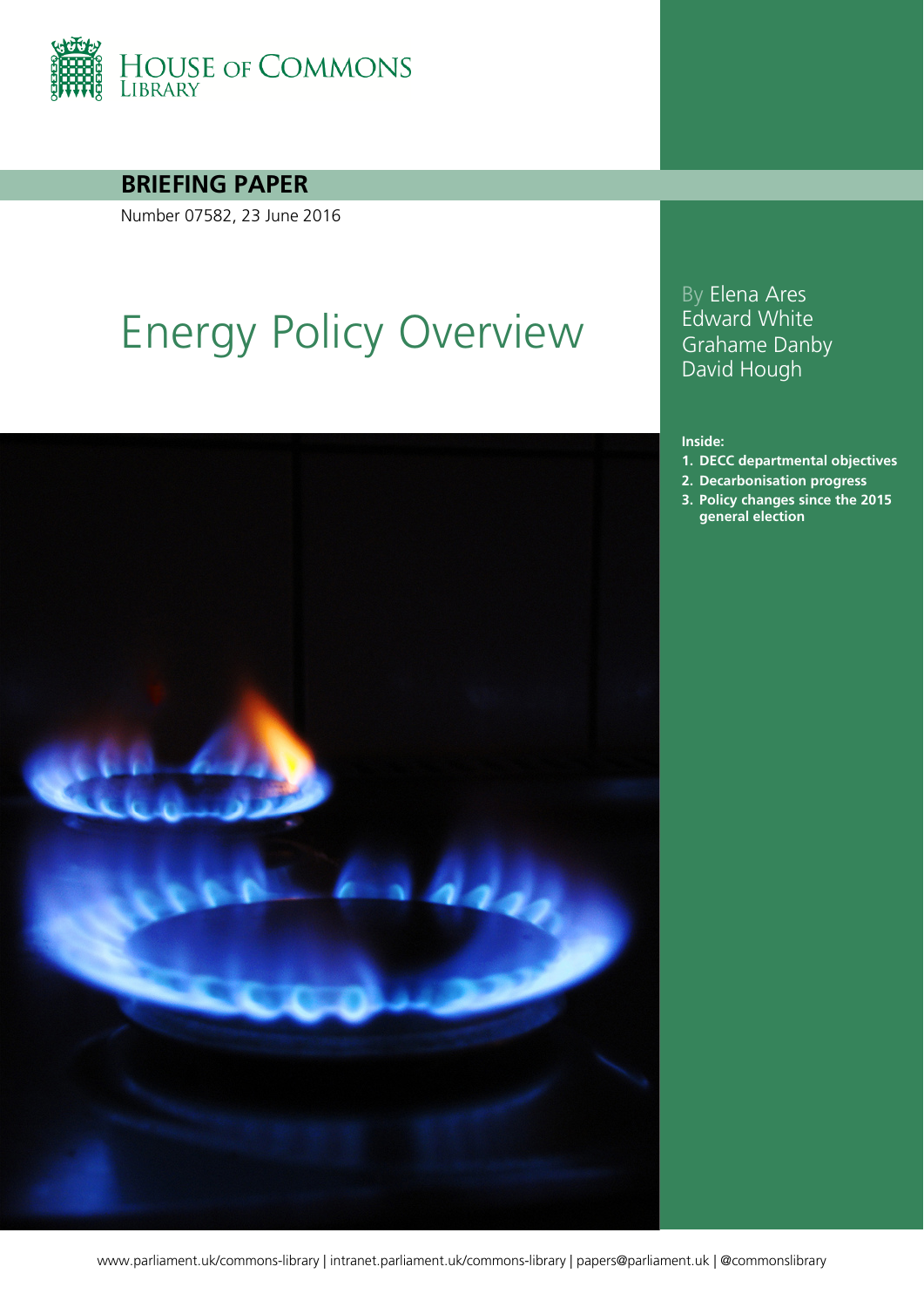# **Contents**

| <b>Summary</b> |                                                 | 3              |
|----------------|-------------------------------------------------|----------------|
| 1.             | <b>DECC departmental objectives</b>             | 4              |
| 1.1            | Low carbon economy                              | 5              |
| 1.2            | Electricity Market Reform                       | 6              |
|                | The Capacity Market                             | 6              |
|                | Contracts for Difference                        | $\overline{7}$ |
|                | Levy Control Framework                          | 7              |
| 1.3            | New Nuclear                                     | 8              |
| 1.4<br>1.5     | Oil and Gas                                     | 9              |
|                | Fracking                                        | 9              |
|                | Retail Markets and Consumer Affordability       | 10             |
|                | Help for consumers                              | 11             |
| 2.             | <b>Decarbonisation progress</b>                 | 12             |
| 3.             | Policy changes since the 2015 general election  | 14             |
| 3.1            | New Direction for UK Energy Policy Announcement | 15             |
| 3.2            | Impact of policy announcements                  | 15             |
|                | Shortfall in renewables target                  | 16             |
| 3.3            | Autumn Statement 2015                           | 17             |
|                | Shale Wealth Fund                               | 17             |
|                | Energy innovation                               | 17             |
|                | Renewable Heat Incentive                        | 17             |
|                | 3.4 Emissions Reduction Plan                    | 18             |
| 3.5            | Budget 2016                                     | 18             |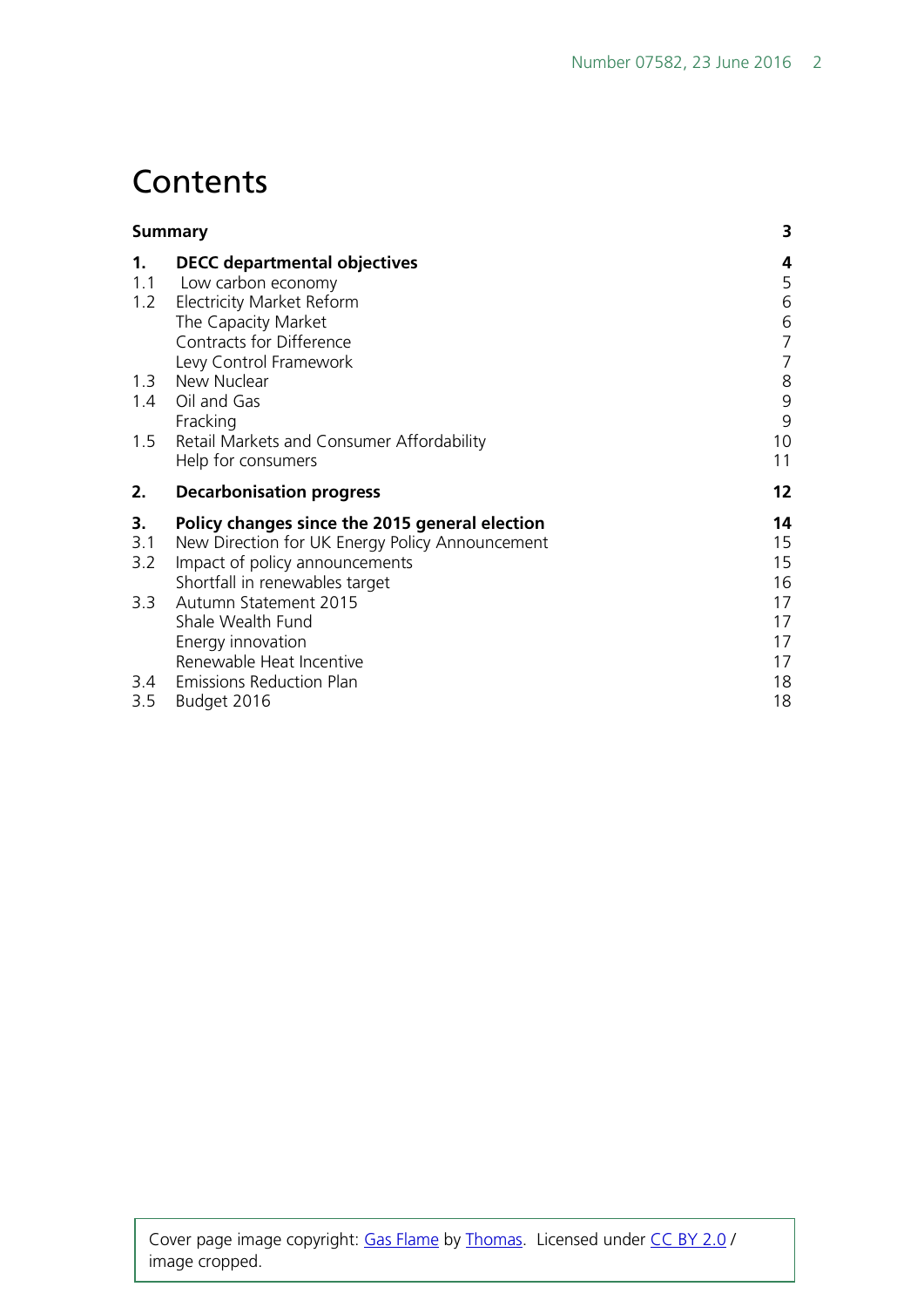# <span id="page-2-0"></span>Summary

The Department for Energy and Climate Change (DECC) set out its main priorities for this Parliament in its *Single departmental plan: 2015 to 2020*, updated in February 2016.

Its main objects are to:

- 1. [Ensure the UK has a secure and resilient energy system](https://www.gov.uk/government/publications/decc-single-departmental-plan-2015-to-2020/single-departmental-plan-2015-to-2020#Security%20And%20Resilience)
- 2. [Keep energy bills as low as possible for households and businesses](https://www.gov.uk/government/publications/decc-single-departmental-plan-2015-to-2020/single-departmental-plan-2015-to-2020#Keeping%20bills%20low)
- 3. Secure ambitious international action on climate change and reduce carbon [emissions cost-effectively at home](https://www.gov.uk/government/publications/decc-single-departmental-plan-2015-to-2020/single-departmental-plan-2015-to-2020#Decarbonisation)
- 4. [Manage the UK's energy legacy safely and responsibly](https://www.gov.uk/government/publications/decc-single-departmental-plan-2015-to-2020/single-departmental-plan-2015-to-2020#Energy%20Legacy)

The key mechanisms and drivers to deliver this are described in this briefing. They include policy on:

- Low carbon economy
- Electricity Market Reform (EMR)
- New Nuclear
- The oil and gas sector
- Retail markets and consumer affordability

This briefing also covers progress on decarbonisation in the UK and this Government's key announcements on energy policy.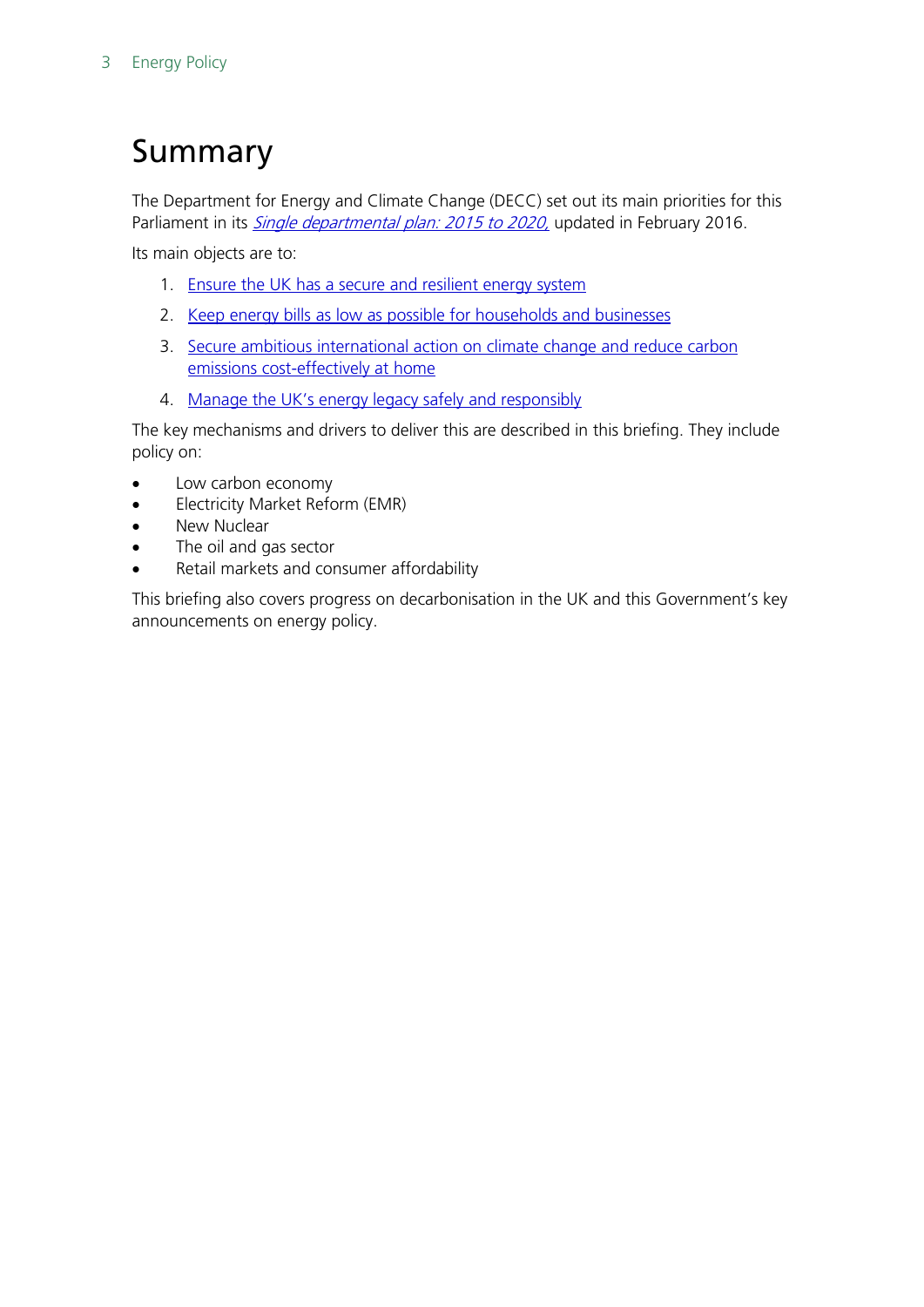# <span id="page-3-0"></span>1. DECC departmental objectives

The Department for Energy and Climate Change (DECC) set out its main priorities for this Parliament in its *Single departmental plan: 2015 to* [2020](https://www.gov.uk/government/publications/decc-single-departmental-plan-2015-to-2020), updated in February 2016. This sets out the Department's vision:

Secure, affordable and clean energy supplies provide the backbone for the UK's economic success. The government will deliver an energy infrastructure fit for the 21st Century. This means energy which is both cheap and clean. We will meet these goals by nurturing competition and supporting innovation in new technologies. This will help keep bills as low as possible for families and businesses. We are also pushing for ambitious international action on climate change to safeguard our long-term economic and national security.<sup>[1](#page-3-1)</sup>

The National Audit Office (NAO) published *A Short Guide to the* [Department of Energy & Climate Change](https://www.nao.org.uk/wp-content/uploads/2015/08/Department-of-Energy-Climate-Change-short-guide.pdf) in July 2015 which provides a good overview of DECC and its strategic objectives, including the following chart:



Source: NAO, [A Short Guide to the Department of Energy & Climate Change](https://www.nao.org.uk/wp-content/uploads/2015/08/Department-of-Energy-Climate-Change-short-guide.pdf), July 2015

More recent and detailed information on expenditure, income and staffing can be found in the DECC *[Annual Report 2014-15.](https://www.gov.uk/government/uploads/system/uploads/attachment_data/file/447144/6.656_DECC_JG_Annual_Report_2014-15_AW_WEB.pdf)* 

[The](https://www.nao.org.uk/wp-content/uploads/2013/12/10263-001-DECC-Departmental-overview_final.pdf) NAO evaluated DECC in November 2013 in its report *The* [performance of the Department of Energy & Climate Change 2012-13](https://www.nao.org.uk/wp-content/uploads/2013/12/10263-001-DECC-Departmental-overview_final.pdf)

<span id="page-3-1"></span>DECC [Single departmental plan: 2015 to 2020.](https://www.gov.uk/government/publications/decc-single-departmental-plan-2015-to-2020)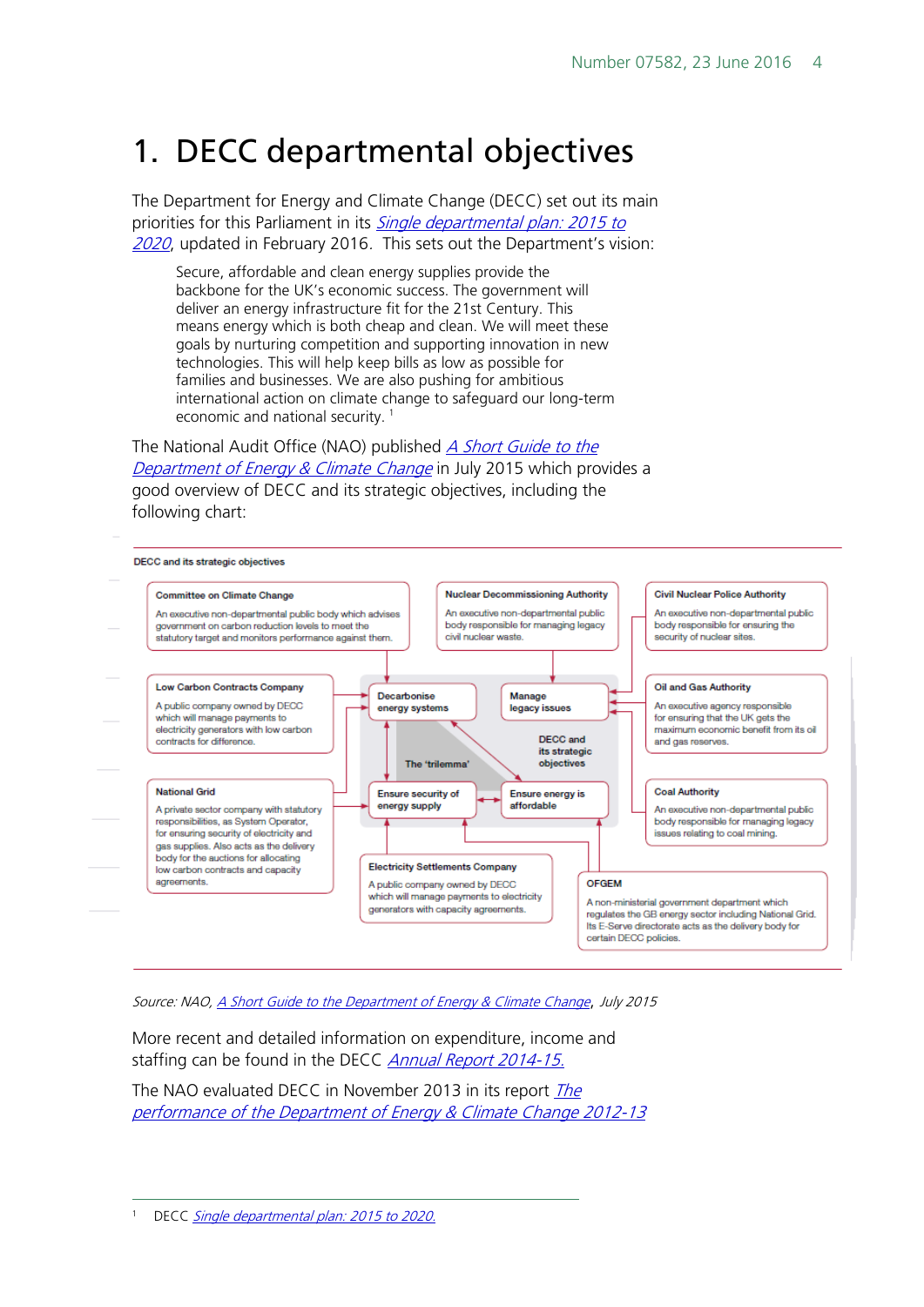# <span id="page-4-0"></span>1.1 Low carbon economy

The Labour Government introduced the *Climate Change Act 2008*. This established a statutory target for the UK to achieve at least an 80% reduction in greenhouse gases by 2050 against a 1990 baseline, by setting five yearly carbon budgets.

The [UK Carbon Plan](https://www.gov.uk/government/uploads/system/uploads/attachment_data/file/47613/3702-the-carbon-plan-delivering-our-low-carbon-future.pdf) (2011) confirmed measures to meet the first three carbon budgets (2008–12, 2013–17, and 2018–22). The government agreed the 4th carbon budget (2023–27) in 2011 with a target of a reduction of emissions of 52% compared to 1990 levels and must set the 5th carbon budget ([2](#page-4-1)028–32) by June 2016. $^2$ 

The [Committee on Climate Change](https://www.theccc.org.uk/2016/03/31/the-fifth-carbon-budget-a-balanced-path-to-a-necessary-goal/) (CCC, the statutory body set up to monitor and advice on progress towards the 2050 climate targets) has submitted its recommendation to the Government that the budget should be set at 57 % for the fifth budget.

The UK also has a legally binding renewable energy target of 15% by 2020, as part of the EU's overall target of 20% renewables by that date. The Government published [a Renewable Energy Roadmap](https://www.gov.uk/government/collections/uk-renewable-energy-roadmap) in 2011 setting out its view on how the target would be achieved.

In addition, the Paris Climate Change conference in December 2015 was successful in agreeing a successor to the Kyoto Protocol. Further details, including the UK's position can be found in the Library [briefing](http://researchbriefings.parliament.uk/ResearchBriefing/Summary/CBP-7393) [on the](http://researchbriefings.parliament.uk/ResearchBriefing/Summary/CBP-7393) [Paris conference.](http://researchbriefings.intranet.parliament.uk/ResearchBriefing/Summary/CBP-7393) The conference agreed to aim to keep the global average temperature increase to "well below 2 °C above preindustrial levels and to pursue efforts to limit the temperature increase to 1.5 °C above pre-industrial levels". The agreement also set an aim for emissions to peak "as soon as possible" and for emissions from human activity and absorption by carbon sinks to balance some time in the second half of the century.

The NAO summarises the current DECC policies aimed at achieving the UK's decarbonisation targets: $3$ 

#### How does DECC incentivise decarbonisation?

#### **Electricity Market Reform (EMR)**

- Carbon Price Floor (CPF) is a tax on fossil fuels used for generating electricity.
- Contracts for Difference (CfDs) fix the price low carbon generators receive for their output.
- . The Emissions Performance Standard (EPS) sets an emissions limit for power plants, which new coal fired plants can only meet if they capture and store their carbon emissions.

#### Other policies

- . The Renewables Obligation supports renewable generation technologies. It is being replaced by CfDs and will close to new applications in 2017.
- . The Renewable Heat Incentive (RHI) supports renewable energy heating for domestic and non-domestic buildings.
- . The small-scale Feed-in Tariff scheme supports renewable generation, such as solar panels and biomass.
- . The EU Emissions Trading Scheme promotes decarbonisation

<span id="page-4-1"></span><sup>2</sup> HM Government, *[The Carbon Plan: Delivering our low carbon future](https://www.gov.uk/government/uploads/system/uploads/attachment_data/file/47613/3702-the-carbon-plan-delivering-our-low-carbon-future.pdf)*, December 2011

There are several drivers to focus the UK on reducing carbon emissions.

<span id="page-4-2"></span><sup>&</sup>lt;sup>3</sup> DECC [Single departmental plan: 2015 to 2020.](https://www.gov.uk/government/publications/decc-single-departmental-plan-2015-to-2020)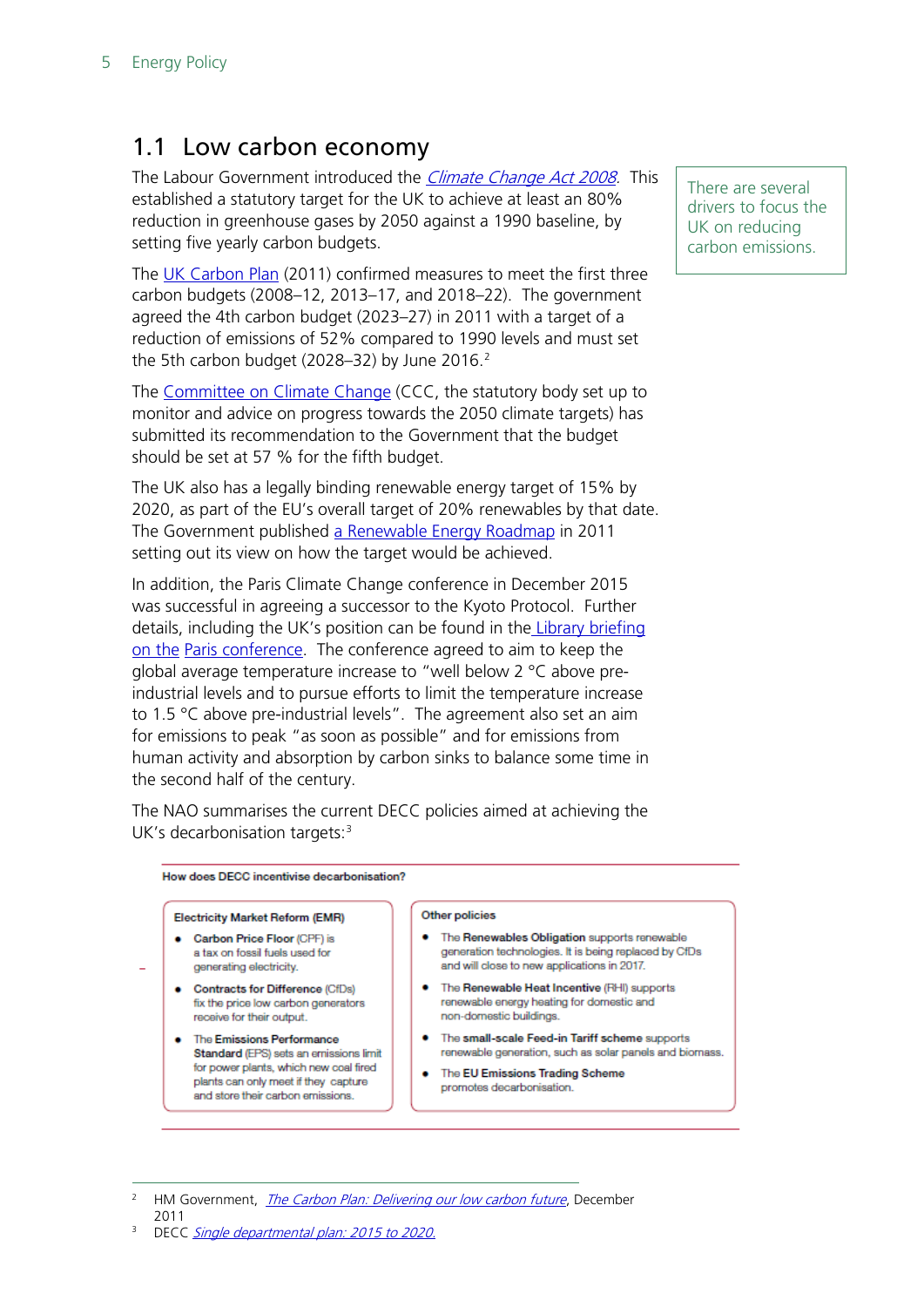Further details on several of these policies are provided below. In addition, the Government has made clear recently during the passage of the **[Energy Bill](http://researchbriefings.parliament.uk/ResearchBriefing/Summary/CBP-7531)** that it does not intend to implement an emission performance standard.<sup>[4](#page-5-2)</sup> The <u>Library briefing on the Carbon Floor Price</u> includes further detail of this policy.[5](#page-5-3) EU ETS policy is implemented at European level; further details are available [in](http://ec.europa.eu/clima/publications/docs/factsheet_ets_en.pdf) a paper from the European Commission. [6](#page-5-4)

# <span id="page-5-0"></span>1.2 Electricity Market Reform

EMR was initiated by the Coalition Government in 2010 to drive the investment needed to replace this capacity with new, low carbon sources of energy.

The EMR was designed to:

- decarbonise electricity generation;
- keep the lights on; and
- minimise the cost of electricity to consumers.

It aims to improve the relative attractiveness of the UK for investors in the electricity market by creating a long-term, stable and predictable electricity market, providing greater revenue certainty. EMR was implemented in the *Energy Ac[t 2013.](http://www.legislation.gov.uk/ukpga/2013/32/contents/enacted/data.htm)* 

The most significant changes to how the electricity market works as a result of EMR were the creation of the capacity market and the implementation of contracts for difference (CfD) for renewables, to replace the renewables obligation.

## <span id="page-5-1"></span>The Capacity Market

As part of the EMR, the aim of the [Capacity Market](https://www.gov.uk/government/collections/electricity-market-reform-capacity-market-2015) is to ensure there is backup capacity available to the grid to meet any expected shortfall in electricity supply when demand is high. $<sup>7</sup>$  $<sup>7</sup>$  $<sup>7</sup>$  The focus is on ensuring</sup> security of supply in the medium term. It provides a regular payment to reliable forms of electricity capacity, in return for the capacity being available when the system is tight. An auction to award capacity agreements is held four years ahead of the year in which the capacity may be required. A second auction is held one year ahead of delivery if added capacity is thought to be needed.

It was envisaged that the policy would encourage new cleaner forms of supply and innovative forms of electricity demand management, but this has not necessarily been the case to date. There have been two capacity market auctions in December 2014 and December 2015. Diesel generators and older coal generators where unexpectedly successful in both auctions, leading to **criticism** of how the policy has been implemented.<sup>[8](#page-5-6)</sup>

[investigation"](https://www.theguardian.com/business/2015/dec/11/diesel-farms-built-subsidies-national-grid-auction), Guardian online, 11 December 2015

Electricity Market Reform (EMR) has been at the heart of current energy policy.

<span id="page-5-2"></span><sup>&</sup>lt;sup>4</sup> See Commons Library briefing CBP 7531, *[Energy Bill: Committee Stage Report](http://researchbriefings.files.parliament.uk/documents/CBP-7531/CBP-7531.pdf)*, 8 March 2016

<span id="page-5-3"></span><sup>5</sup> SN 05927, 14 May 2014

<span id="page-5-4"></span><sup>&</sup>lt;sup>6</sup> European Commission, *[The EU Emissions Trading System \(EU ETS](http://ec.europa.eu/clima/publications/docs/factsheet_ets_en.pdf)*), October 2013

<span id="page-5-6"></span><span id="page-5-5"></span><sup>&</sup>lt;sup>7</sup> DECC, *[Electricity Market Reform: Capacity Market 2015](https://www.gov.uk/government/collections/electricity-market-reform-capacity-market-2015)*, updated 7 January 2016 8 Terry Macalister, "£175m subsidy for back-up diesel power prompts calls for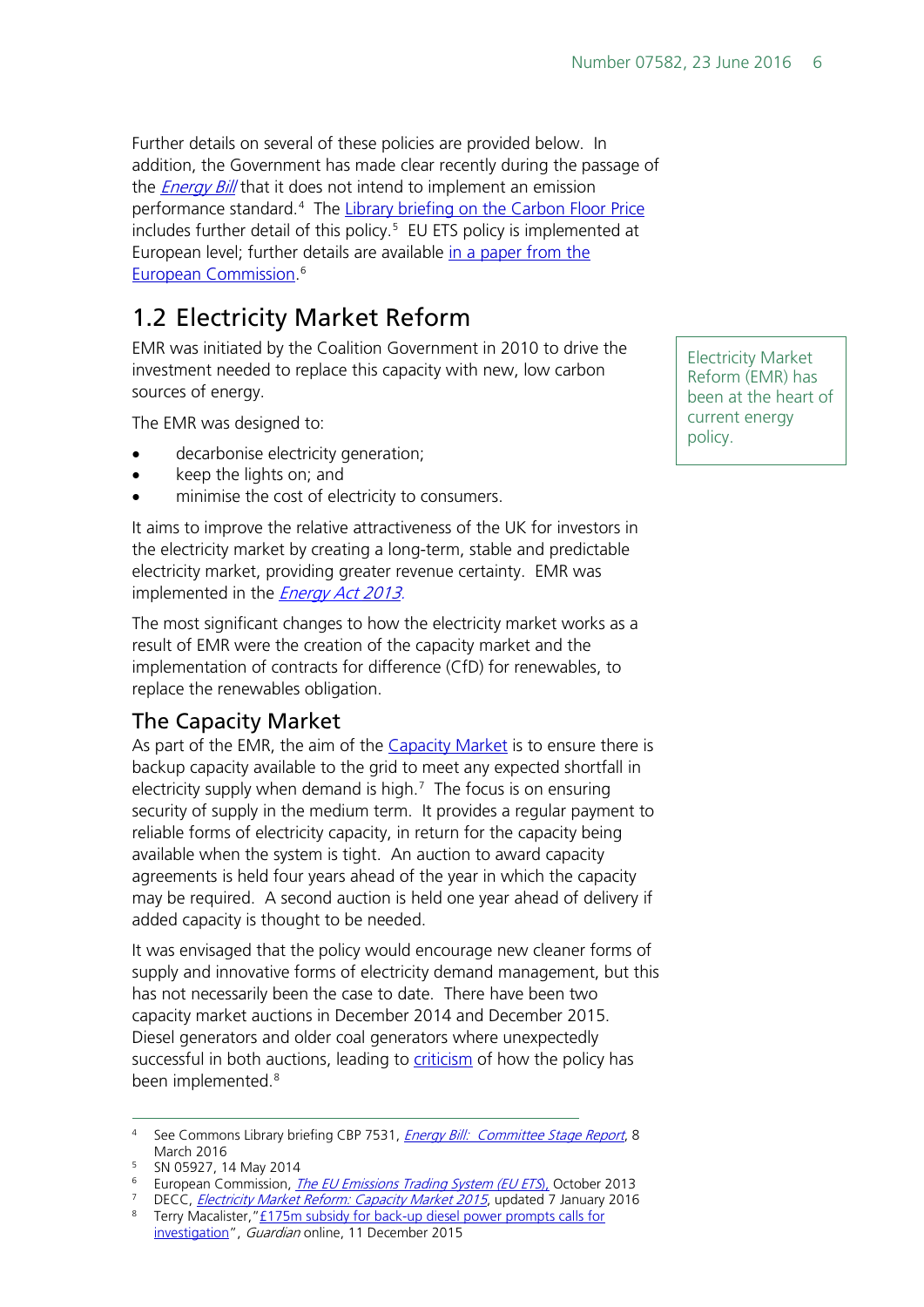As a result, the Government announced a month-long [consultation](https://www.gov.uk/government/news/reforms-to-capacity-market-to-improve-energy-security-for-families-and-businesses) on proposed changes to the Capacity Market on 1 March 2016.<sup>[9](#page-6-2)</sup>

### <span id="page-6-0"></span>Contracts for Difference

CfD were introduced by the 2010 Coalition Government to replace the Renewables Obligation as part of the EMR.

CfDs work by fixing the prices received by low carbon generation, reducing the risks they face, and ensuring that eligible technology receives a price for generated power that supports investment. CfDs also reduce costs by fixing the price consumers pay for low carbon electricity (known as the strike price). This requires generators to pay money back when electricity prices are higher than the strike price, and provides financial support when the electricity prices are lower.

The first CfD auction by the Government opened in October 2014 with the results [announced](http://www.businessgreen.com/bg/analysis/2397091/contract-for-difference-auction-the-reaction) in February 2015.<sup>[10](#page-6-3)</sup> In total 27 projects were selected to share £315m worth of contracts. This [included](https://www.gov.uk/government/uploads/system/uploads/attachment_data/file/407465/Breakdown_information_on_CFD_auctions.pdf) 748.55 MW of onshore wind with a strike price of between £79 and £83 MW/h, and 1162MW of offshore wind with a strike price of between £115 and £120 MW/h.[11](#page-6-4)

The Government's original stated intention was that the second contracts for difference auction would take place in autumn 2015. However, in the energy policy reset [announcement](https://www.gov.uk/government/news/new-direction-for-uk-energy-policy) in November 2015 the Minister stated that the Government would make funding available for three auctions in this Parliament, with the intention of holding the first of these auctions by the end of 2016. [12](#page-6-5) This has since been confirmed in the March 2016 budget (further information below).

## <span id="page-6-1"></span>Levy Control Framework

The Government has placed the obligation of financing a number of its energy and climate change policies onto energy companies, rather than funding the schemes directly through general taxation. Energy companies then recover the cost of these levy-funded schemes from consumers through bills.

The [Levy Control Framework](https://www.gov.uk/government/publications/control-framework-for-decc-levy-funded-spending-questions-and-answers) (LCF) was established by DECC and HM Treasury in 2011 to cap the cost of levy-funded schemes and ensure that DECC "achieves its fuel poverty, energy and climate change goals in a way that is consistent with economic recovery and minimising the impact on consumer bills".<sup>13</sup> It sets annual limits on the overall costs of all DECC's low carbon electricity levy-funded policies until 2020/21. There are currently three components to the LCF:

Renewables Obligation (RO); This is due to close to new entrants by 2017

CfD are a system of reverse auction, intended to give investors the confidence and certainty they need to invest in low carbon electricity generation.

<span id="page-6-2"></span><sup>&</sup>lt;sup>9</sup> DECC, *Press release: Reforms to Capacity Market to improve energy security for* [families and businesses](https://www.gov.uk/government/news/reforms-to-capacity-market-to-improve-energy-security-for-families-and-businesses), 1 March 2016

<span id="page-6-4"></span><span id="page-6-3"></span><sup>&</sup>lt;sup>10</sup> ["Contract for Difference Auction -](http://www.businessgreen.com/bg/analysis/2397091/contract-for-difference-auction-the-reaction) the reaction", Business Green, 26 February 2015 <sup>11</sup> DECC, CFD Auction Allocation Round One - a breakdown of the outcome by [technology, year and clearing price](https://www.gov.uk/government/uploads/system/uploads/attachment_data/file/407465/Breakdown_information_on_CFD_auctions.pdf)

<span id="page-6-5"></span><sup>&</sup>lt;sup>12</sup> DECC, *[Press release: New direction for UK energy policy](https://www.gov.uk/government/news/new-direction-for-uk-energy-policy)*, 18 November 2015

<span id="page-6-6"></span><sup>&</sup>lt;sup>13</sup> DECC, [Control framework for DECC levy-funded spending: questions and answers](https://www.gov.uk/government/publications/control-framework-for-decc-levy-funded-spending-questions-and-answers), 8 December 2011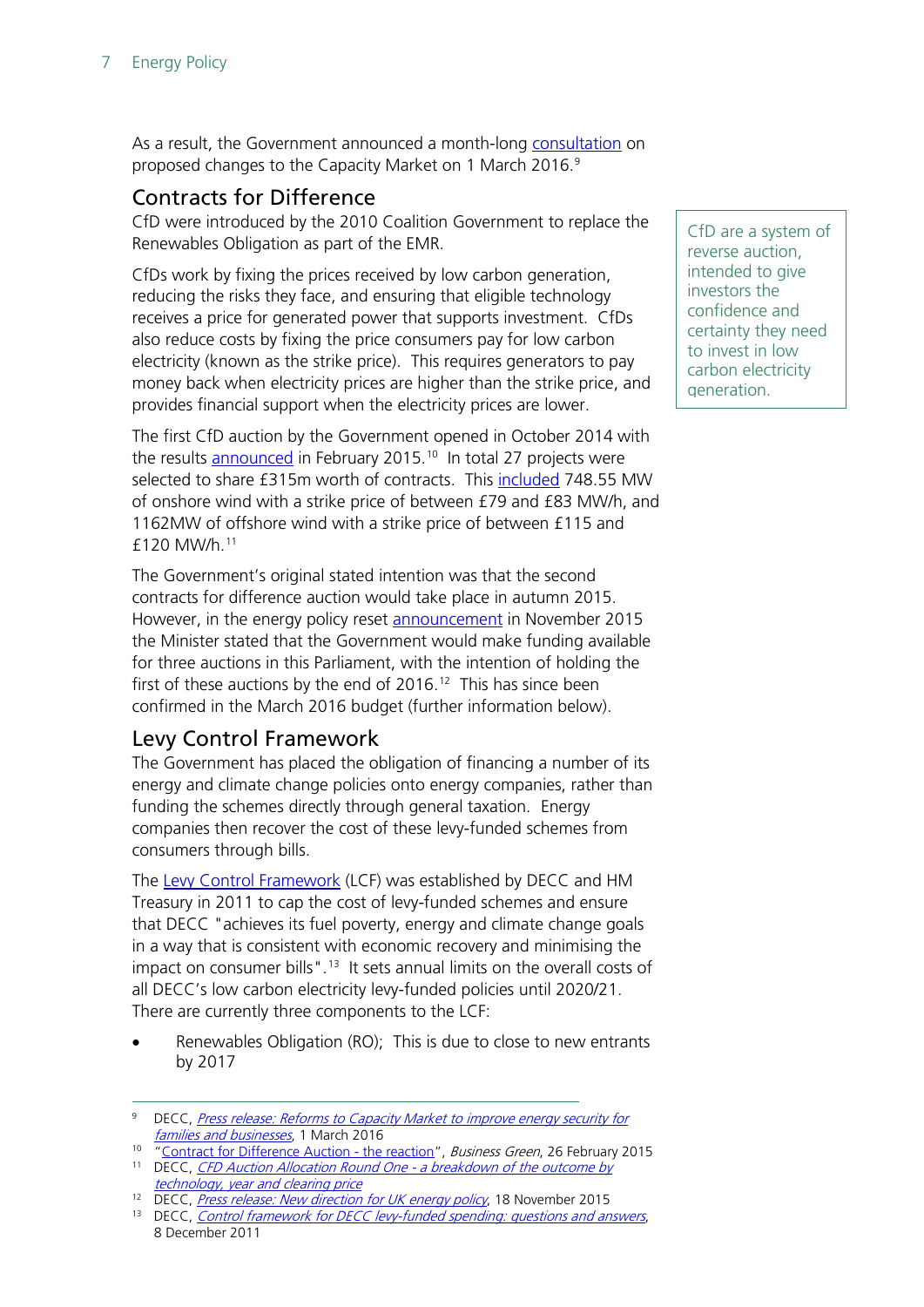- Feed-in-tariffs scheme (FITs); and
- Contracts-for-Difference (CfDs).

In November 2013, the NAO produced [a report](https://www.nao.org.uk/wp-content/uploads/2013/11/10303-001-Levy-Control-Framework.pdf) on spending under the LCF and concluded that the Framework is a valuable tool supporting control of the costs to consumers from pursuing energy policy objectives.[14](#page-7-1)

#### **LCF Cap**

The level of the cap on spending under the LCF in 2011-12 was £2 billion, and was projected to £7.6bn in 2020-21 (in 2011-12 prices), a level which DECC said will enable the UK to meet its low carbon and renewables ambitions. There was a 20% headroom on top of this cap. The Government originally estimated that "the [LCF] is likely to support enough renewable capacity to achieve at least 30% of electricity generation from renewable sources" by 2020-21.

However, the Government [announced](https://www.gov.uk/government/speeches/levy-control-framework-cost-controls) on 22 July 2015 that DECC's latest forecasts under the LCF had shown that forecast spend on renewable energy subsidy schemes would be higher than expected and needed to be brought under control:

The Government has set a limit of £7.6bn in 2020-2021 (in 2011/12 prices), so the current forecast is £1.5bn above that limit. This is due to accelerated developments in technological efficiency, higher than expected uptake of demand-led schemes and changes in wholesale prices. This means that the forecast of future spend under the LCF is now estimated at around £11.4bn (in nominal prices) or £9.1bn (in 2011/12 prices) in 2020/21. The Government is determined to bring these costs under control to protect consumers and provide a basis for investment in clean electricity in future.<sup>[15](#page-7-2)</sup>

The price of CfDs depends on the difference between an agreed fixed "strike" price and the market electricity wholesale price. When wholesale prices fall, as they have done, the cost for each CfD will rise (as this difference in prices increases). As a result the LCF spending projections increase and the cap will not fund as many projects.

# <span id="page-7-0"></span>1.3 New Nuclear

On 30 June 2015, the Minister of State, Andrea Leadsom, gave a speech during which she set out the plans for new nuclear build:

There should be no doubt that this Government is absolutely committed to nuclear power. We see new nuclear power stations as a vital part of the infrastructure investment needed in our electricity sector to ensure our future energy supply. […] The UK's nine existing nuclear power plants generate around 20% of our electricity demand. But all bar one of these power stations are expected to shut by 2030. […]

Government has prepared the way for new nuclear power stations through a package of reforms and regulatory measures that remove barriers to investment and give developers the

<span id="page-7-1"></span><sup>&</sup>lt;sup>14</sup> NAO, *[DECC: The levy control framework](https://www.nao.org.uk/wp-content/uploads/2013/11/10303-001-Levy-Control-Framework.pdf)*, HC 815 Session 2013-14, 27 November 2013

<span id="page-7-2"></span><sup>&</sup>lt;sup>15</sup> DECC, [Levy Control Framework cost controls,](https://www.gov.uk/government/speeches/levy-control-framework-cost-controls) 22 July 2015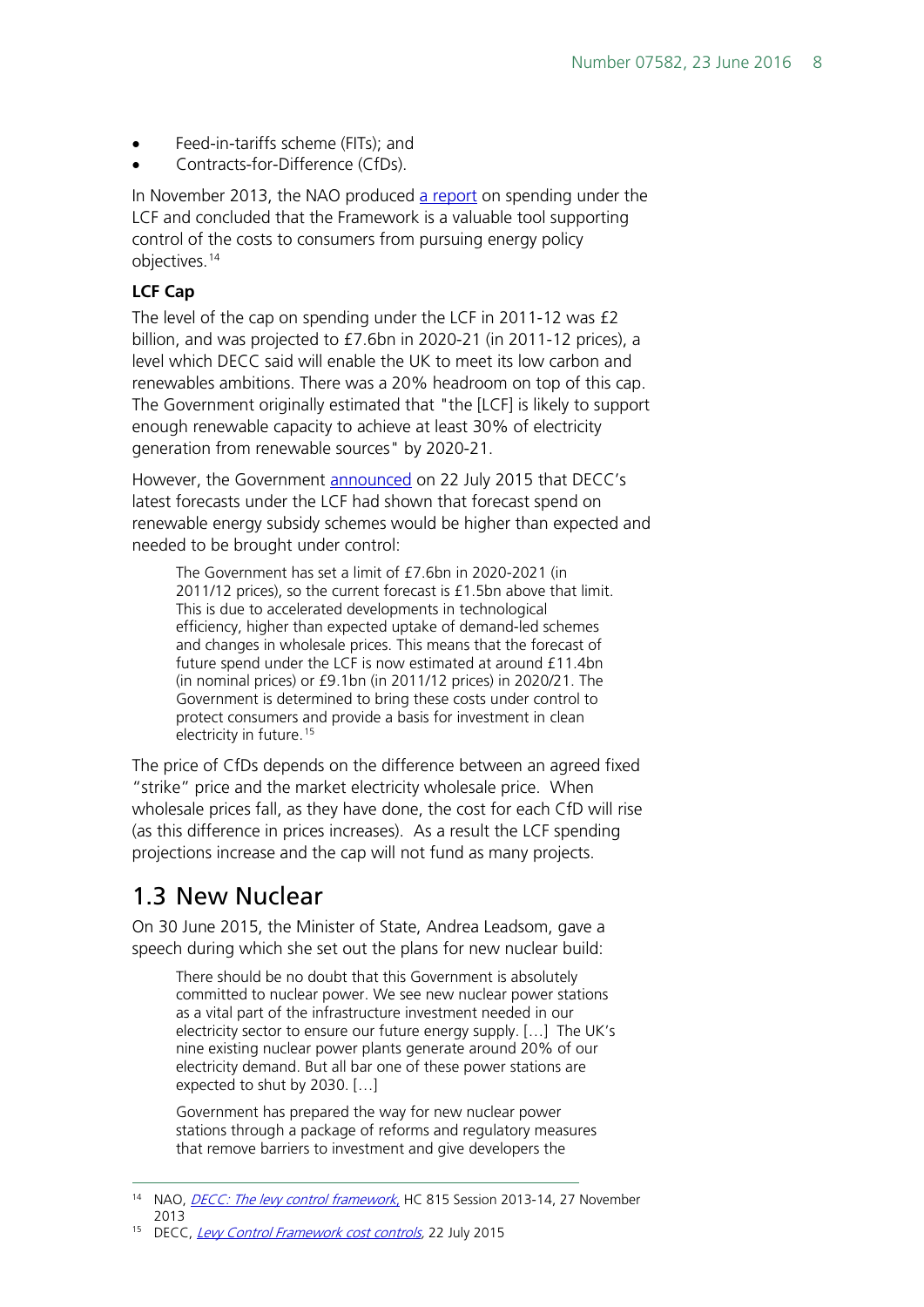confidence to take forward projects that will help deliver secure, low carbon and affordable energy. We have also made sure that operators of new nuclear power stations put in place robust plans and finance for managing their waste and decommissioning right from the outset.<sup>[16](#page-8-2)</sup>

The Minister went on to outline "recent progress" for new nuclear build.

According to an article in *The Engineer* from 16 September 2015:

Overall, current proposals call for at least 11 new nuclear reactors at five sites: Hinkley Point C and Sizewell C, both developed by EDF subsidiary NNB Genco; Wylfa Newydd and Oldbury by Horizon Nuclear Power; and Moorside by NuGen. These power stations are hoped to produce up to 16GW of nuclear power capacity. But with new power stations being built alongside the decommissioning of existing facilities, the sector is in desperate need of new engineering talent.<sup>[17](#page-8-3)</sup>

Delays in Hinkley Point C have been reported repeatedly.<sup>18</sup> A funding investment by the China General Nuclear Corporation was [announced](https://www.gov.uk/government/news/hinkley-point-c-to-power-six-million-uk-homes)  [by DECC](https://www.gov.uk/government/news/hinkley-point-c-to-power-six-million-uk-homes) in October 2015,<sup>[19](#page-8-5)</sup> but since then there have been problems [within EDF](http://www.theguardian.com/business/2016/mar/30/edf-board-member-hinkley-point-c-project-postponed) regarding the project and a final decision as to whether it will go ahead.<sup>[20](#page-8-6)</sup> Hinkley C is <u>still pending</u>.<sup>[21](#page-8-7)</sup>

# <span id="page-8-0"></span>1.4 Oil and Gas

Oil and gas production on the UK Continental Shelf (UKCS) have been declining. The present Government has legislated in the *Energy Bill* currently going through Parliament for a new regulatory body, the Oil and Gas Authority (OGA), to take on its various functions surrounding development of the North Sea oil and gas fields, including the management of decommissioning of fields and infrastructure. The Library briefing *The Energy Bill 2015-16: Background and changes in the* [Lords](http://researchbriefings.parliament.uk/ResearchBriefing/Summary/CBP-7466) has the details on the legislation and the background. Further information is also given in the Library briefing  $UK$  offshore oil and gas [industry.](http://researchbriefings.parliament.uk/ResearchBriefing/Summary/CBP-7268)

#### <span id="page-8-1"></span>Fracking

The Queen's Speech in 2014 confirmed Government plans to streamline the underground access regime and make it easier for companies to drill for shale gas. The *Infrastructure Bill* has been amended to provide this. It also provides a number of new safeguards to protect against environmental damage.

Fracking for shale gas remains contentious.

<span id="page-8-2"></span><sup>&</sup>lt;sup>16</sup> DECC, *[Andrea Leadsom's Speech to the Nuclear Industry Association](https://www.gov.uk/government/speeches/andrea-leadsoms-speech-to-the-nuclear-industry-association)*, 30 June 2015

<span id="page-8-3"></span><sup>&</sup>lt;sup>17</sup> Stuart Nathan, ["Careers in the UK nuclear sector"](http://www.theengineer.co.uk/issues/sept-2015-online/careers-in-the-uk-nuclear-sector/), The Engineer online, 16 September 2015

<span id="page-8-4"></span><sup>18</sup> <https://uk.news.yahoo.com/edf-says-uk-nuclear-plant-184709513.html#qUZ6xoJ>

<span id="page-8-5"></span><sup>&</sup>lt;sup>19</sup> DECC, *[Press release: Hinkley Point C to power six million UK homes](https://www.gov.uk/government/news/hinkley-point-c-to-power-six-million-uk-homes)*, 21 October 2015

<span id="page-8-6"></span><sup>&</sup>lt;sup>20</sup> Terry Macalister and Julia Kollewe, "EDF board member calls for Hinkley Point C [project to be postponed",](https://www.theguardian.com/business/2016/mar/30/edf-board-member-hinkley-point-c-project-postponed) Guardian online, 30 March 2016

<span id="page-8-7"></span><sup>&</sup>lt;sup>21</sup> Terry Macalister, ["EDF delays Hinkley Point](https://www.theguardian.com/uk-news/2016/apr/22/edf-delays-hinkley-point-c-project-until-summer) C nuclear power plant", Guardian online, 22 April 2016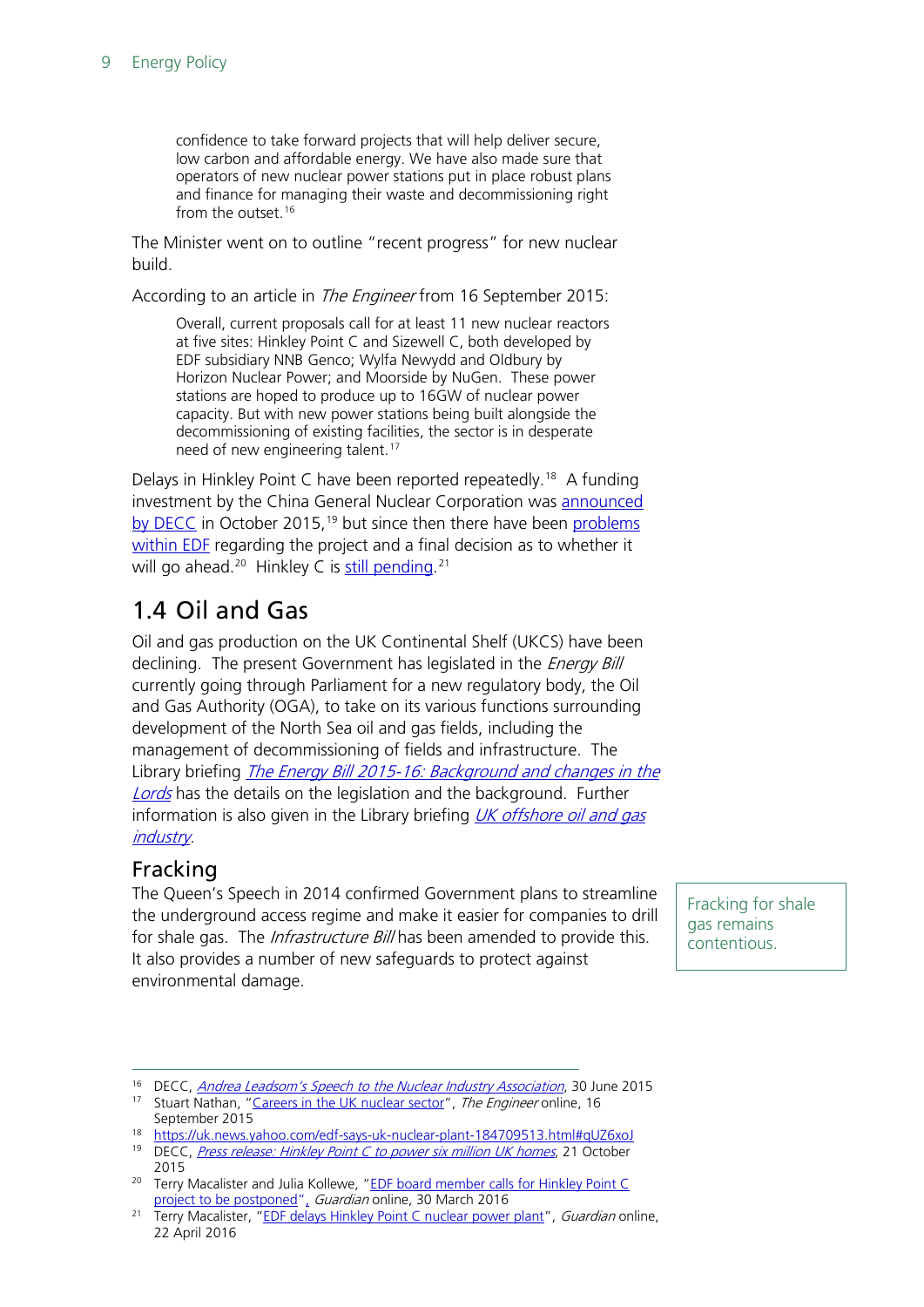On 16 December 2015 [regulations](https://www.gov.uk/government/publications/about-shale-gas-and-hydraulic-fracturing-fracking/developing-shale-oil-and-gas-in-the-uk#regulation) were approved by the House that provide some protection against fracking at depths shallower than 1200m in protected areas.<sup>[22](#page-9-1)</sup> Further protections, through the licencing process, have <u>been consulted on</u>.<sup>[23](#page-9-2)</sup>

On 17 December 2015, the OGA announced that licences for a total of 159 blocks were formally offered to successful applicants under the 14th Onshore Oil and Gas Licensing Round. All the licence blocks are mapped out on the OGA's [interactive map.](https://decc-edu.maps.arcgis.com/apps/webappviewer/index.html?id=29c31fa4b00248418e545d222e57ddaa)

The regulation of onshore petroleum licencing (including fracking) was devolved to the Scottish Government by the *[Scotland Act](http://www.legislation.gov.uk/ukpga/2016/11/contents/enacted) 2016*. It is similarly expected to be devolved to the Welsh Assembly Government.  $24$ 

## <span id="page-9-0"></span>1.5 Retail Markets and Consumer Affordability

The current Government's position (and that of the previous Coalition Government and Labour Government) is to promote competition in the wholesale and retail markets.

The following summarises the various interventions under the present and previous Governments since 2008:

- 1 April 2009: Ofgem, *Energy Supply Probe proposed retail market* [remedies](https://www.ofgem.gov.uk/sites/default/files/docs/2009/04/energy-supply-probe---proposed-retail-market-remedies_0.pdf)
- 2 March 2011: Ofgem, *[The Retail Market Review -](https://www.ofgem.gov.uk/ofgem-publications/39708/rmrfinal.pdf) Findings and* [initial proposals](https://www.ofgem.gov.uk/ofgem-publications/39708/rmrfinal.pdf)
- 3 September 2013: Leader of the Opposition announced plans to [freeze energy bills for 20 months i](http://www.bbc.co.uk/news/uk-politics-24213366)f Labour won the next general election.
- 4 October 2013: Prime Minister calls for a 'competition test'.
- 5 November 2013: Ofgem consultation on [assessment of](https://www.ofgem.gov.uk/ofgem-publications/39708/rmrfinal.pdf)  [competition in the energy market](https://www.ofgem.gov.uk/ofgem-publications/39708/rmrfinal.pdf)
- 6 March 2014: Ofgem and CMA, *[State of the Market Assessment](https://www.ofgem.gov.uk/publications-and-updates/state-market-assessment)*
- 7 June 2014: Reference by Ofgem to Competition and Markets Authority (CMA) to investigate the supply and acquisition of [energy in Great Britain](https://www.ofgem.gov.uk/ofgem-publications/88435/stateofthemarket-decisiondocumentinofgemtemplate.pdf)
- 8 June 2015: Letter from Secretary of State for Energy and Climate Change to 'Big Six' [calling for reduced prices](http://www.bbc.co.uk/news/business-32972057)
- 9 The interventions under the various Governments have culminated in the reference by Ofgem to the CMA to conduct an *Energy* [Market Investigation](https://www.ofgem.gov.uk/ofgem-publications/88435/stateofthemarket-decisiondocumentinofgemtemplate.pdf) in June 2014. In referring the matter to the CMA it was intended to be a once and for all investigation as to whether or not there are further barriers to effective competition,

More information is available in the Commons Library briefing Shale gas [and fracking](http://researchbriefings.parliament.uk/ResearchBriefing/Summary/SN06073). (SN 06073, 15 January 2016)

Since 2008, successive Governments and the energy regulator Ofgem have sought to reduce the barriers to effective competition in the gas and electricity markets, particularly for supplies to domestic consumers.

<span id="page-9-1"></span><sup>&</sup>lt;sup>22</sup> DECC, *[Guidance on fracking: developing shale oil and gas in the UK](https://www.gov.uk/government/publications/about-shale-gas-and-hydraulic-fracturing-fracking/developing-shale-oil-and-gas-in-the-uk)*, updated 11 April 2016

<span id="page-9-2"></span><sup>&</sup>lt;sup>23</sup> DECC, Surface DevelopmentRestrictions for Hydraulic Fracturing: Consultation on [Proposed Restrictions on Surface Development through the Petroleum Exploration](https://www.gov.uk/government/uploads/system/uploads/attachment_data/file/473795/Consultation_Surface_Restrictions_-_04_11_2015_FINAL.pdf)  [and Development Licence,](https://www.gov.uk/government/uploads/system/uploads/attachment_data/file/473795/Consultation_Surface_Restrictions_-_04_11_2015_FINAL.pdf) URN 15D/513, 4 November 2015

<span id="page-9-3"></span><sup>24</sup> SN 06073, 15 January 2016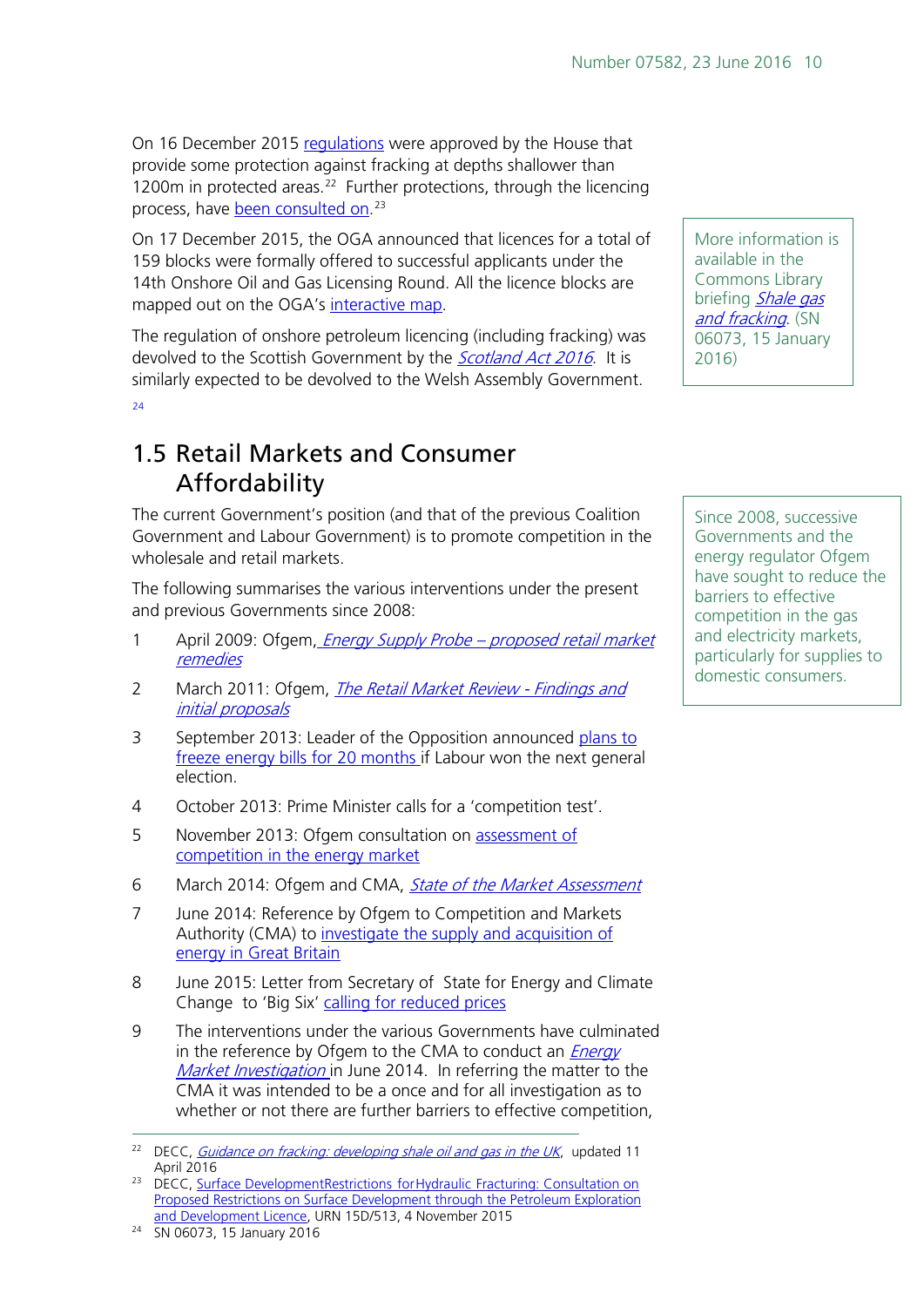because the CMA has more extensive powers that can address any long-term structural barriers to competition.

The CMA is expected to publish its final report by the end of June 2016. It published its [provisional findings and proposed remedies o](https://assets.digital.cabinet-office.gov.uk/media/56e1974ae5274a036b000018/Energy_PDR_Summary_March_2016.pdf)n 10 March 2016. The Commons Library briefing Competition and Markets [Authority "Energy market investigation](http://researchbriefings.parliament.uk/ResearchBriefing/Summary/CBP-7543)" summarises those remedies.<sup>[25](#page-10-1)</sup>

The Commons Library briefing Competition in the energy markets in Great [Britain](http://researchbriefings.files.parliament.uk/documents/CBP-7243/CBP-7243.pdf) provides more detail on the history of government and regulatory policy and the CMA's investigation in the period up to its March report.<sup>[26](#page-10-2)</sup>

#### <span id="page-10-0"></span>Help for consumers

Aside from promoting effective competition, successive Governments have sought to reduce energy use and help with reducing fuel poverty through policies promoting the use of more efficient appliances and installing energy efficiency measures. The Library briefing **Help with [Energy Bills](http://researchbriefings.parliament.uk/ResearchBriefing/Summary/SN06163)** summaries the policies available and contain links to more detail (in some cases including the history of these measures over successive Governments).<sup>[27](#page-10-3)</sup>

<span id="page-10-1"></span> <sup>25</sup> CBP 07543, 15 April 2016

<span id="page-10-2"></span><sup>26</sup> CBP 07243,1 February 2016

<span id="page-10-3"></span><sup>27</sup> SN 06163, 1 February 2016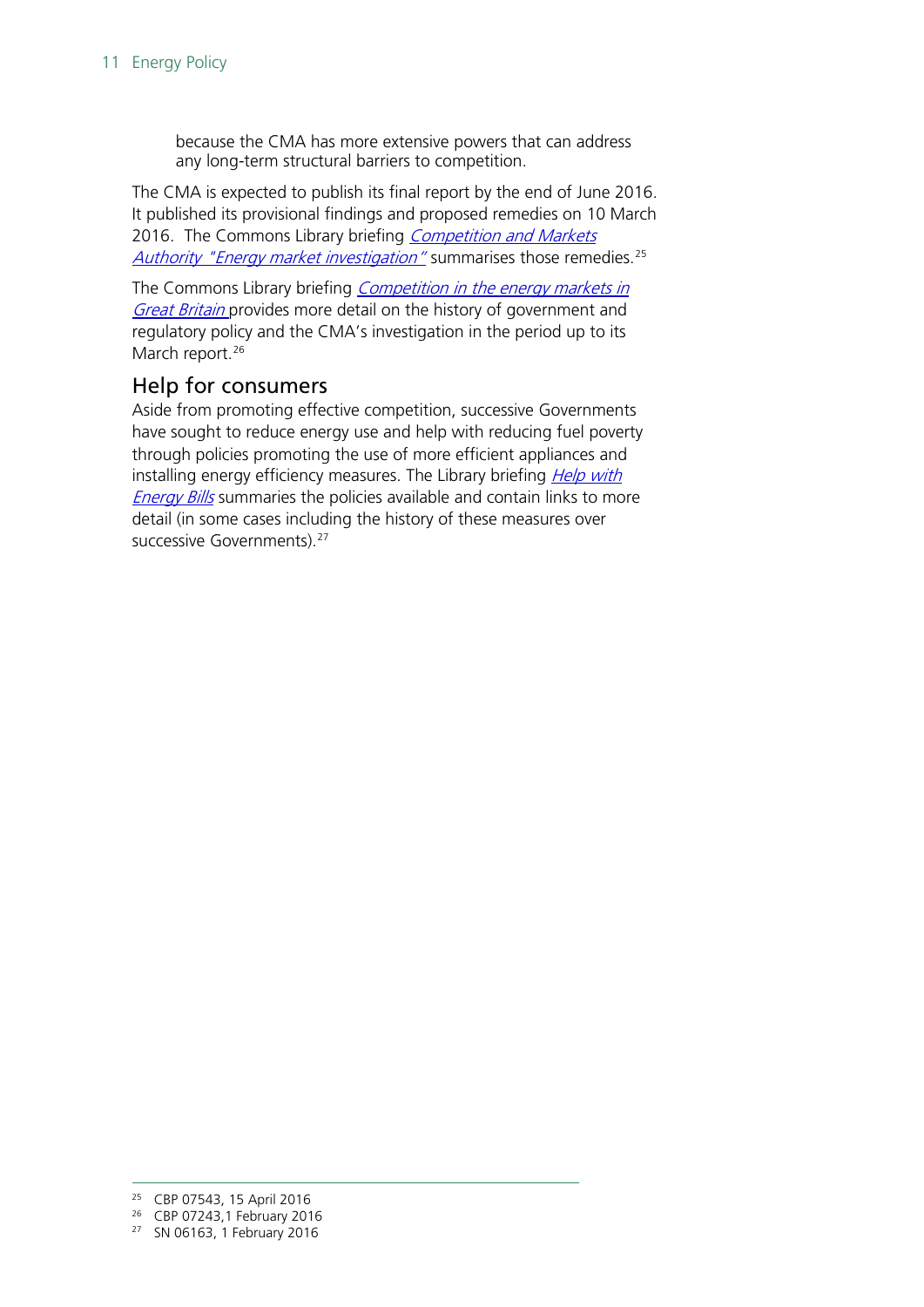# <span id="page-11-0"></span>2. Decarbonisation progress

The CCC published its [2015 Progress Report to Parliament](https://documents.theccc.org.uk/wp-content/uploads/2015/06/6.738_CCC_ExecSummary_2015_FINAL_WEB_250615.pdf) in June 2015.<sup>[28](#page-11-1)</sup> Progress to date has been good, as set out by the CCC in the graph below, although the Committee did warn that achieving the successively stringent targets will become increasingly challenging and that there is limited evidence of progress in reducing emission outside the power sector.

Provisional emissions statistics for 2014 indicate that UK domestic greenhouse gas emissions were 520 MtCO<sub>-</sub>e - an 8% decrease compared with 2013. Emissions are now 36% below 1990 levels. They are within the annual average level of the second carbon budget (2013-17), (Figure 1).



The [Digest of UK Energy Statistics](https://www.gov.uk/government/collections/digest-of-uk-energy-statistics-dukes) (DUKES) is published by DECC annually, with some quarterly updates. The latest version was published in July 2015 and set out the progress on renewables:

Electricity generated from renewable sources in the UK in 2014 increased by 21 per cent on a year earlier, and accounted for 19.1 per cent of total UK electricity generation, up from 14.8 per cent in 2013. Total renewables, as measured by the 2009 EU Renewables Directive, accounted for 7.0 per cent of energy consumption in 2014, up from 5.6 per cent in 2013.

It also included an infographic on the breakdown in renewable energy generation in 2014:

<span id="page-11-1"></span>CCC, Reducing emissions and preparing for climate change: 2015 Progress Report [to Parliament: Summary and recommendation](https://documents.theccc.org.uk/wp-content/uploads/2015/06/6.738_CCC_ExecSummary_2015_FINAL_WEB_250615.pdf)s, June 2015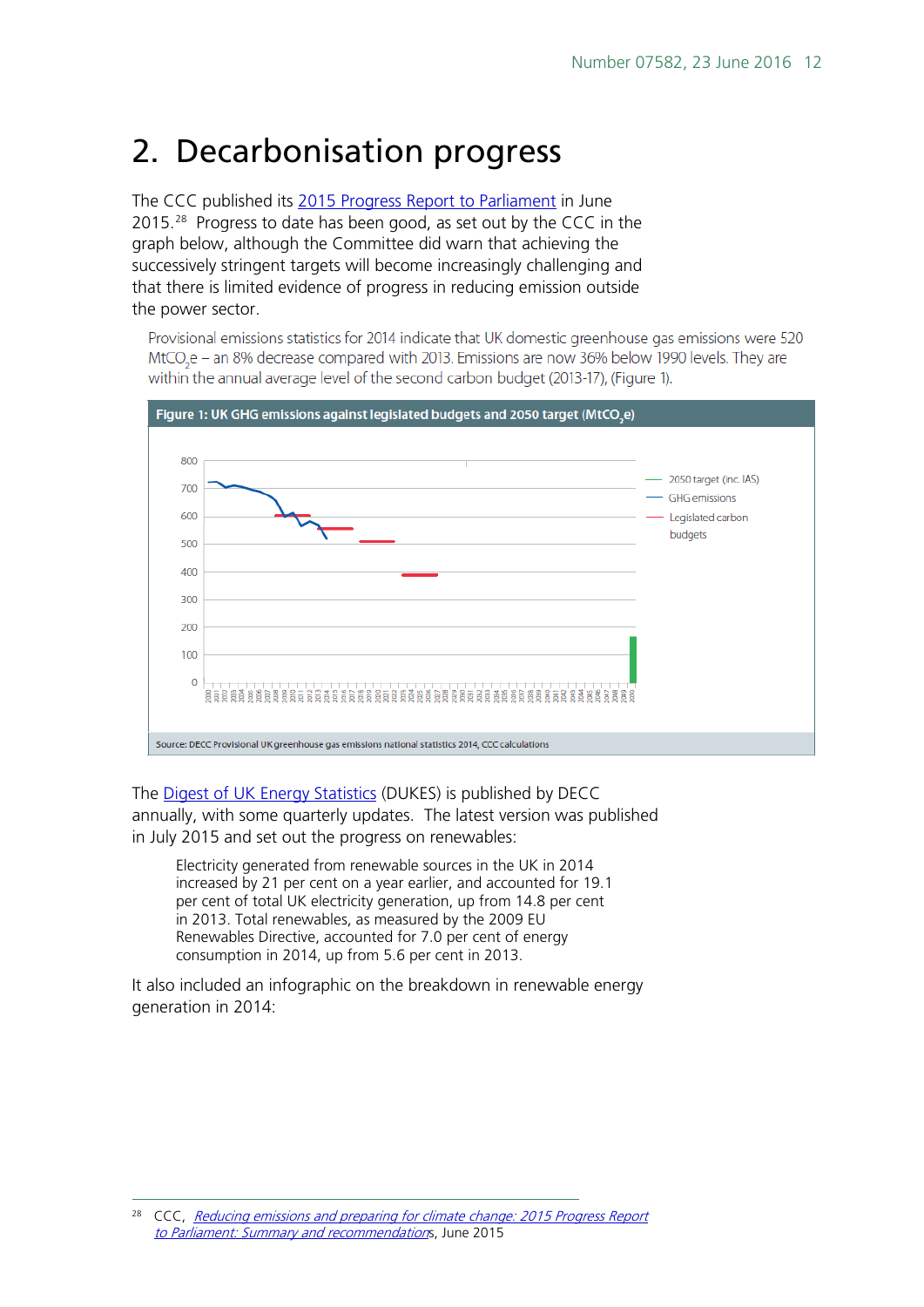

There are some concerns, as summarised by this **Full Fact analysis**, that the Government is going to struggle to meet its 2020 EU renewables target. $29$  There have also been strong suggestions from the Government, as in evidence to the Energy and Climate Change Select Committee in January 2016, that there is an intention to increase focus on heat and transport to reduce emissions and address the potential shortfall.<sup>30</sup>

<span id="page-12-0"></span><sup>&</sup>lt;sup>29</sup>, [Is the UK making progress towards its 2020 renewables target?,](https://fullfact.org/energy-bill/uk-making-good-progress-towards-its-2020-renewables-target/) Full Fact, 1 March 2016

<span id="page-12-1"></span><sup>&</sup>lt;sup>30</sup> See, for example, Jocelyn Timperley, "Amber Rudd hints at government's latest [climate policy thinking"](http://www.businessgreen.com/bg/analysis/2441751/amber-rudd-hints-at-governments-latest-climate-policy-thinking), Business Green online, 13 January 2016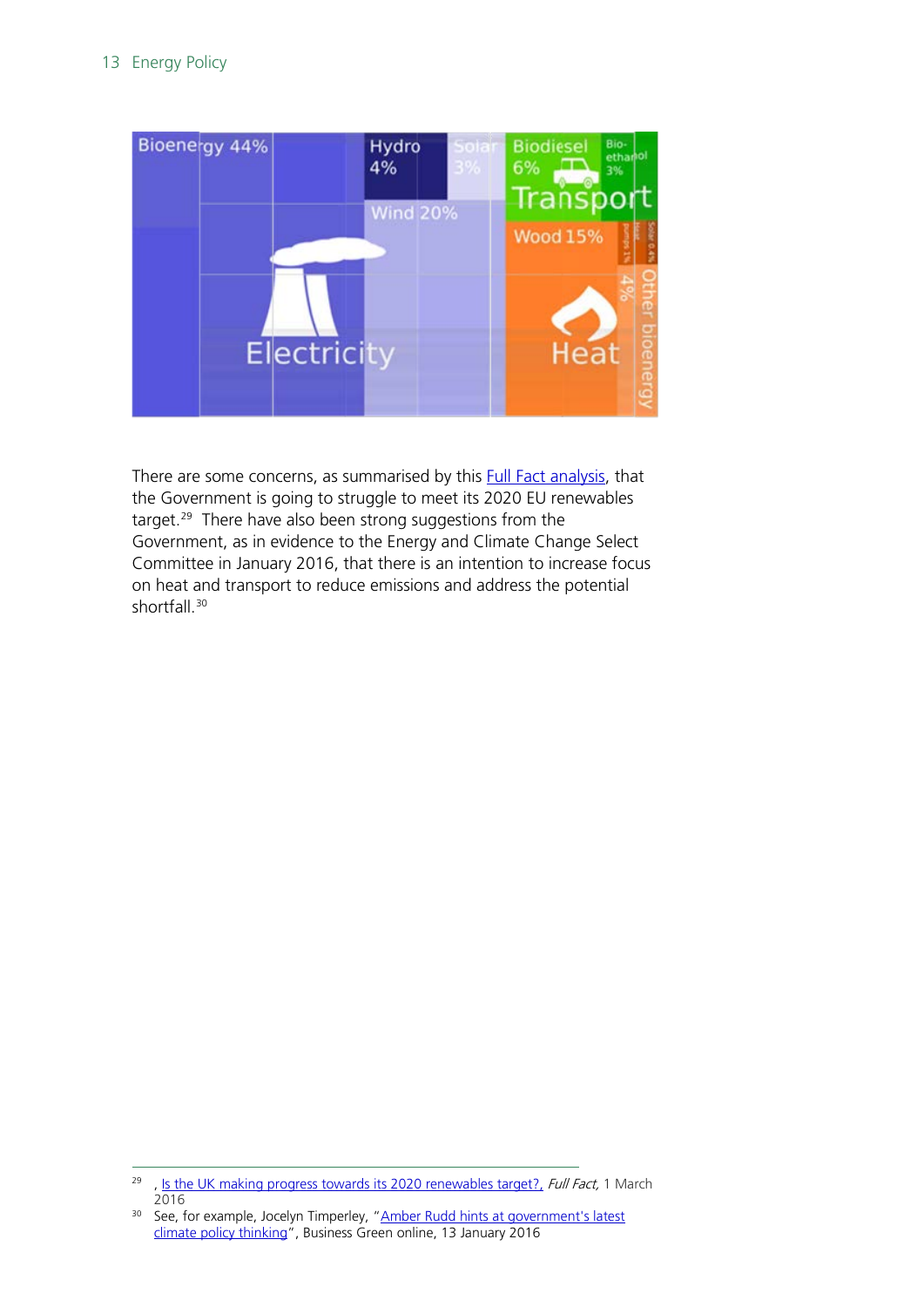# <span id="page-13-0"></span>3. Policy changes since the 2015 general election

On 18 June 2015, the Government announced its intention to close the [Renewables Obligation for onshore wind](https://www.gov.uk/government/news/changes-to-onshore-wind-subsidies-protect-investment-and-get-the-best-deal-for-bill-payers) one year early, in 2016. This would apply to all developments over 5MW in size.<sup>[31](#page-13-1)</sup>

Following this on 8 July 2015, the Summer Budget included an announcement on the removal of the [Climate Change Levy Exemption](https://www.gov.uk/government/publications/climate-change-levy-removal-of-exemption-for-electricity-from-renewable-sources) that applied to renewable electricity supplies. $32$  The Treasury also announced in its Productivity Plan *[Fixing the Foundations,](https://www.gov.uk/government/uploads/system/uploads/attachment_data/file/443898/Productivity_Plan_web.pdf)<sup>[33](#page-13-3)</sup>* in July 2015, that the introduction of the Zero Carbon Homes standard in 2016 would be cancelled; further details can be found in the Library briefing paper on <u>Zero Carbon Homes</u>.<sup>[34](#page-13-4)</sup>

The Government [announced](https://www.gov.uk/government/speeches/levy-control-framework-cost-controls) on 22 July 2015 that DECC's latest forecasts under the [Levy Control Framework](https://www.nao.org.uk/report/levy-control-framework-2/) had shown that forecast spend on renewable energy subsidy schemes would be higher than expected and needed to brought under control.<sup>[35](#page-13-5)</sup>

At the same time, DECC announced a [package of measures,](https://www.gov.uk/government/news/controlling-the-cost-of-renewable-energy) to "control the cost of renewable energy", including controlling subsidies for biomass and solar PV under the Renewables Obligation and changing accreditation rules under the Feed-in Tariff. The Secretary of State for Energy and Climate Change, Amber Rudd, also set out why renewable energy subsidies were being reviewed:

My priorities are clear. We need to keep bills as low as possible for hardworking families and businesses while reducing our emissions in the most cost-effective way.

Our support has driven down the cost of renewable energy significantly. As costs continue to fall it becomes easier for parts of the renewables industry to survive without subsidies. We're taking action to protect consumers, whilst protecting existing investment. [36](#page-13-6)

On 23 July 2015, DECC announced that funding for the Green Deal [Finance Company](https://www.gov.uk/government/news/green-deal-finance-company-funding-to-end) would end, effectively removing the financial support for Green Deal measures.<sup>[37](#page-13-7)</sup>

On 27 August 2015, the Government published its [consultation on its](https://www.gov.uk/government/consultations/consultation-on-a-review-of-the-feed-in-tariff-scheme)  [Review of Feed-in Tariffs](https://www.gov.uk/government/consultations/consultation-on-a-review-of-the-feed-in-tariff-scheme) for projects smaller than 5MW, including

Following the May 2015 general election, various announcements were made throughout the summer with an impact on the low carbon economy.

<span id="page-13-1"></span><sup>&</sup>lt;sup>31</sup> DECC, News story: Changes to onshore wind subsidies protect investment and get [the best deal for bill payers,](https://www.gov.uk/government/news/changes-to-onshore-wind-subsidies-protect-investment-and-get-the-best-deal-for-bill-payers) 18 June 2015

<span id="page-13-2"></span><sup>&</sup>lt;sup>32</sup> HM Revenue & Customs, *Climate Change Levy: removal of exemption for electricity* trom renewable sources, 8 July 2015

<span id="page-13-3"></span><sup>&</sup>lt;sup>33</sup> HM Treasury, *[Fixing the foundations: Creating a more prosperous nation](https://www.gov.uk/government/uploads/system/uploads/attachment_data/file/443898/Productivity_Plan_web.pdf)*, Cm 9098, 10 July 2015

<span id="page-13-4"></span><sup>34</sup> SN 06678, 10 May 2016

<span id="page-13-5"></span><sup>&</sup>lt;sup>35</sup> DECC, *[Written statement to Parliament: Levy Control Framework cost controls](https://www.gov.uk/government/speeches/levy-control-framework-cost-controls)*, 22 July 2015 and NAO, [The Levy Control Framework](https://www.nao.org.uk/report/levy-control-framework-2/). There are currently three components to the LCF: Renewables Obligation; Feed-in-tariffs scheme (FITs); and Contracts-for-Difference (CfDs).

<span id="page-13-6"></span><sup>&</sup>lt;sup>36</sup> DECC, *[Controlling the cost of renewable energy](https://www.gov.uk/government/news/controlling-the-cost-of-renewable-energy)*, 22 July 2015

<span id="page-13-7"></span><sup>&</sup>lt;sup>37</sup> DECC, *Press release: Green Deal Finance Company funding to end*, 23 July 2015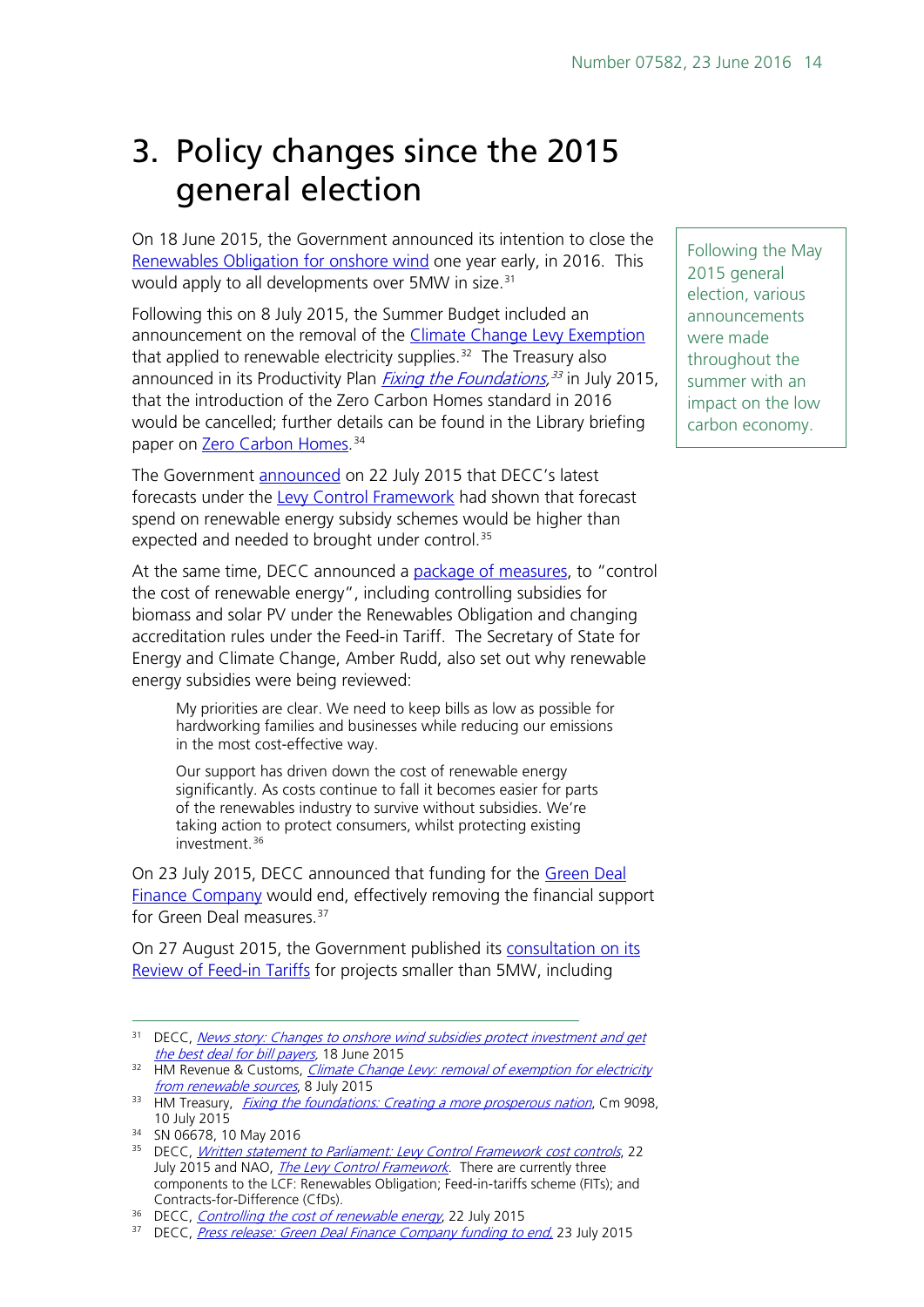onshore wind.<sup>[38](#page-14-2)</sup> Included in the proposals was the option of removing payments for the generation tariff (which is the larger portion of the scheme) if there was a surge of applications before the proposed changes came into force in January 2016, and retaining the payment for energy exported only. The [outcome of the Review](https://www.gov.uk/government/news/changes-to-renewables-subsidies) was published on 18 December 2015.<sup>[39](#page-14-3)</sup> The conclusion was there would be no significant change to structure of the scheme, but generation tariffs would be reduced. It will continue to include onshore wind. Further detail can be found in the <u>Library briefing paper on Feed-in Tariffs</u>.<sup>[40](#page-14-4)</sup>

# <span id="page-14-0"></span>3.1 New Direction for UK Energy Policy Announcement

The Secretary of State set out her [vision](https://www.gov.uk/government/news/new-direction-for-uk-energy-policy)<sup>[41](#page-14-5)</sup> in a [speech](https://www.gov.uk/government/speeches/amber-rudds-speech-on-a-new-direction-for-uk-energy-policy) in November 2015 for "an energy system that puts consumers first, delivers more competition, reduces the burden on bill-payers and ensures enough electricity generation to power the nation". $42$  This included:

- Consultation on ending unabated coal-fired power stations by 2025
- New gas-fired power stations a priority
- Commitment to offshore wind support completes commitment to secure, low-carbon, affordable electricity supplies
- Move towards a smarter energy system

The announcement also stated the Government's intention to focus on innovation for clean and cheap technologies and on market led choices, to keep costs as low as possible.

# <span id="page-14-1"></span>3.2 Impact of policy announcements

The potential impact on investor confidence of these changes was reflected in the UK dropping out of the top 10 most attractive countries to invest in renewables (from 8th to 11th) according to the [EY](http://www.ey.com/GL/en/Industries/Power---Utilities/EY-renewable-energy-country-attractiveness-index-issue-45-country-focus-uk)  [Renewable Energy Country Attractiveness Index.](http://www.ey.com/GL/en/Industries/Power---Utilities/EY-renewable-energy-country-attractiveness-index-issue-45-country-focus-uk) The report concluded that

a wave of policies reducing or removing various forms of support for renewable energy projects has confused investors and consumers. [43](#page-14-7)

The changes also led the Select Committee on Energy and Climate Change to launch an inquiry into Investor Confidence in the UK Energy [Sector.](http://www.parliament.uk/business/committees/committees-a-z/commons-select/energy-and-climate-change-committee/news-parliament-2015/investor-confidence-tor/) This looked at "what steps Government must take to restore confidence in the UK's energy sector and improve DECC's policy making processes".

<span id="page-14-2"></span><sup>&</sup>lt;sup>38</sup> DECC, Consultation outcome: Consultation on a review of the Feed-in Tariff [scheme](https://www.gov.uk/government/consultations/consultation-on-a-review-of-the-feed-in-tariff-scheme), updated 15 March 2016

<span id="page-14-3"></span><sup>&</sup>lt;sup>39</sup> DECC, *[Press release: Changes to renewables subsidies](https://www.gov.uk/government/news/changes-to-renewables-subsidies)*, 17 December 2015

<sup>40</sup> SN 06200, 21 March 2016

<span id="page-14-5"></span><span id="page-14-4"></span><sup>&</sup>lt;sup>41</sup> DECC, *[Press release: New direction for UK energy policy](https://www.gov.uk/government/news/new-direction-for-uk-energy-policy)*, 18 November 2015

<span id="page-14-6"></span><sup>&</sup>lt;sup>42</sup> DECC, **[Speech: Amber Rudd's speech on a new direction for UK](https://www.gov.uk/government/speeches/amber-rudds-speech-on-a-new-direction-for-uk-energy-policy) energy policy, 18** November 2015

<span id="page-14-7"></span><sup>&</sup>lt;sup>43</sup> EY, [UK country focus](http://www.ey.com/GL/en/Industries/Power---Utilities/EY-renewable-energy-country-attractiveness-index-issue-45-country-focus-uk), September 2015. Full report is EY, Renewable energy country [attractiveness index,](http://www.ey.com/Publication/vwLUAssets/RECAI-45-September-15-LR/$FILE/RECAI_45_Sept_15_LR.pdf) Issue 45, September 2015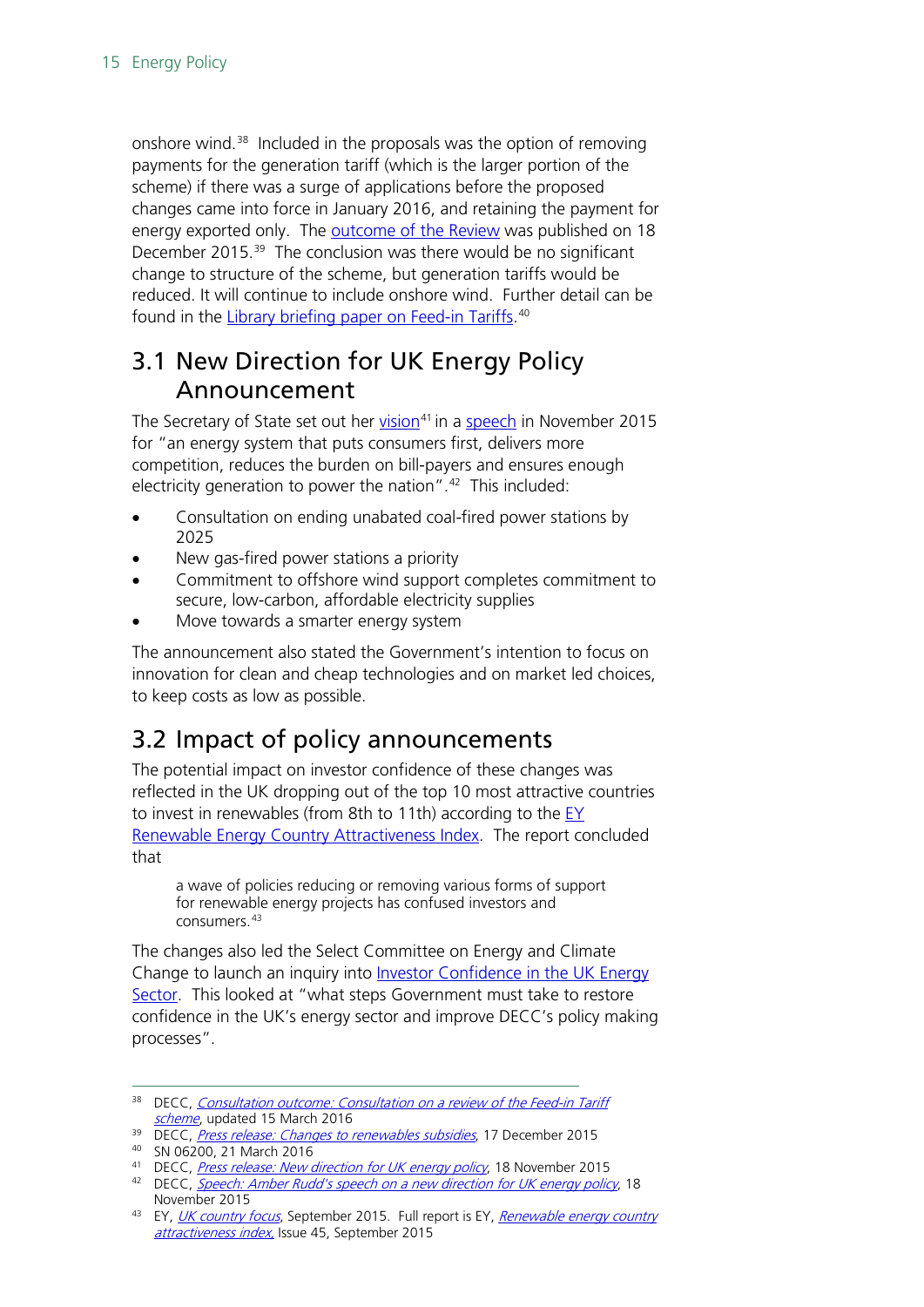The report was published in March 2016. It drew attention to a dip in many investors' confidence since 2015 and identified six underlying factors:

- 1. udden and numerous policy announcements have marred the UK's reputation for stable and predictable policy development.
- 2. A lack of transparency in the decision-making process has led investors to question the Government's rationale for policy changes and to wonder "what will be next?"
- 3. There has been insufficient consideration of investor impacts, exemplified by insufficient consultation and engagement ahead of policy decisions.
- 4. Policy inconsistency and contradictory approaches have sent mixed messages to the investment community about the direction of travel. Examples of this include:
	- claiming to want to decarbonise at lowest cost while simultaneously halting onshore wind;
	- giving local people a say in wind consents but not shale gas; and
	- emphasising the important role of gas while scrapping support for carbon capture and storage.
- 5. The lack of a long-term vision has made it more difficult for investment committees to make decisions about projects that are, by their nature, long-term endeavours.
- 6. A policy "cliff-edge" in 2020, does not provide sufficient visibility about the size of the future Levy Control Framework (LCF) budget or what will happen to the Carbon Price Floor. This is a problem when projects can take five years or longer to go from conception to completion. [44](#page-15-1)

The changes have also led to the Government's commitment to reducing emissions and tackling climate change being called into question. However, Ministers have been consistently [reiterated](https://www.gov.uk/government/speeches/secretary-of-state-speech-on-climate-change) that this is not the case, stating that unchecked climate change is one of the greatest long-term economic risks this country faces.<sup>45</sup>

### <span id="page-15-0"></span>Shortfall in renewables target

On 10 November 2015, the Energy and Climate Change committee [took evidence from the Secretary of State,](http://www.theecologist.org/News/news_analysis/2986190/leaked_letter_rudd_admits_25_green_energy_undershoot_misled_parliament.html) regarding DECC's annual report and accounts.[46](#page-15-3)

A [letter](https://www.gov.uk/government/speeches/statement-on-ending-subsidies-for-onshore-wind) from the Secretary of State to ministerial colleagues was leaked in November 2015, stating that the UK was likely to miss its legally binding obligation to achieve strict EU targets on renewable energy by an estimated 50TWh (terawatt hours), or 3.5% of its 15% obligation. In evidence to the Committee, the Secretary of State [stated](http://data.parliament.uk/writtenevidence/committeeevidence.svc/evidencedocument/energy-and-climate-change-committee/decc-annual-report-and-accounts-201415/oral/24409.html) that the

<span id="page-15-1"></span><sup>&</sup>lt;sup>44</sup> Energy and Climate Change Committee, *Investor confidence in the UK energy* [sector](http://www.publications.parliament.uk/pa/cm201516/cmselect/cmenergy/542/542.pdf#page=3), 3 March 2016, HC 542 2015-16: Summary

<span id="page-15-2"></span><sup>45</sup> DECC, Secretary of State Amber Rudd's speech to the Aviva conference, 'Climate [Change: The Financial Implications](https://www.gov.uk/government/speeches/secretary-of-state-speech-on-climate-change)', 24 July 2015

<span id="page-15-3"></span><sup>46</sup> See Oliver Tickell, ["Leaked letter: Rudd admits 25% green energy undershoot,](http://www.theecologist.org/News/news_analysis/2986190/leaked_letter_rudd_admits_25_green_energy_undershoot_misled_parliament.html)  [misled Parliament"](http://www.theecologist.org/News/news_analysis/2986190/leaked_letter_rudd_admits_25_green_energy_undershoot_misled_parliament.html), Ecologist online, 9 November 2015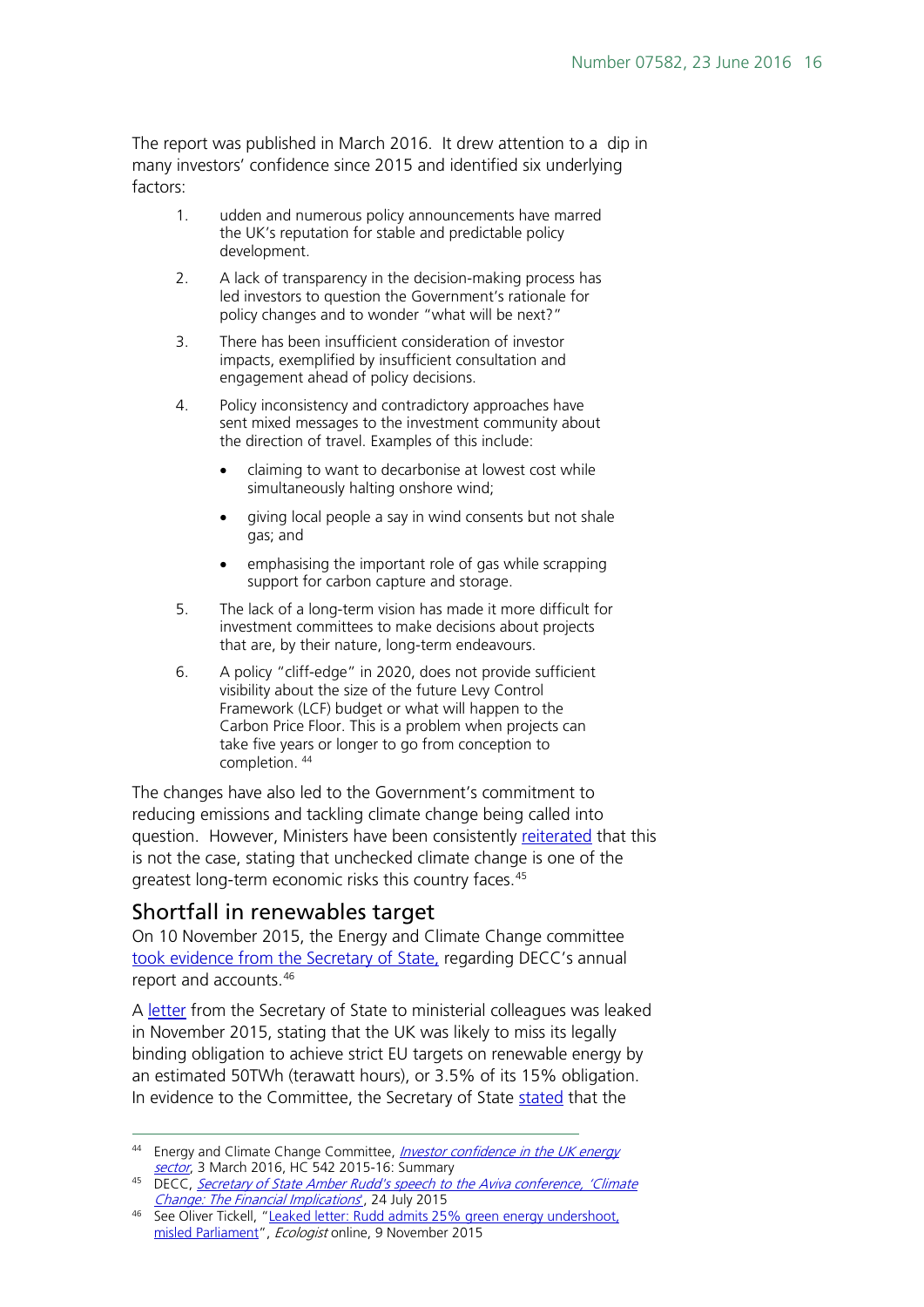shortfall in meeting the renewable energy targets should be met by renewable heat, and by more biofuels in petrol and diesel:

I am concerned about the work that is being done on transport and on heat to make the additional targets. That is why I have been writing to other Ministers in other departments, particularly in transport, to urge them to work across Government to make sure that we do make these targets.

We have made our interim target—in fact, we have just exceeded it—but it is going to be challenging to make the rest of the target. I remain committed to making good progress towards that target and it is because I am so committed to that that I am encouraging other Secretaries of State to take action. This is, after all, a cross-Government target; it is not just for my Department. I am going to be working with Transport and internally I am going to be putting together policies on heat to try to address the shortfall that we currently have in order to achieve that 2020 target.

And

It's my aim we should meet the 2020 target. I recognise we don't have the right policies, particularly in transport and heat, but we have four to five years and I remain committed to making the target.<sup>[47](#page-16-4)</sup>

# <span id="page-16-0"></span>3.3 Autumn Statement 2015

The [Autumn Statement,](https://www.gov.uk/government/topical-events/autumn-statement-and-spending-review-2015) delivered on 25 November 2015, included a number of announcements relevant to energy policy: <sup>[48](#page-16-5)</sup>

### <span id="page-16-1"></span>Shale Wealth Fund

The government would commit up to 10% of shale gas tax revenues to a new wealth fund which could deliver up to £1 billion of investment in local communities hosting shale gas developments, in the north of England and other shale-producing regions.

## <span id="page-16-2"></span>Energy innovation

Spending on energy innovation would be doubled and £250 million to be invested in nuclear research and development programme, including a competition to identify the best value small modular reactor design for the UK. This stated aim was to build one of the world's first small modular reactors in the UK in the 2020s. Detailed plans for the competition to be published in 2016.

## <span id="page-16-3"></span>Renewable Heat Incentive

The government announced an increase in funding for the RHI scheme to £1.15 billion by 2020-21, and review the scheme to deliver better value for money. A [consultation](https://www.gov.uk/government/consultations/the-renewable-heat-incentive-a-reformed-and-refocused-scheme) was launched in March and closed in April 2016.[49](#page-16-6)

<span id="page-16-4"></span><sup>47</sup> Energy and Climate Change Committee, Oral evidence: DECC Annual Report and [Accounts 2014-15](http://data.parliament.uk/writtenevidence/committeeevidence.svc/evidencedocument/energy-and-climate-change-committee/decc-annual-report-and-accounts-201415/oral/24409.html), HC 544, 10 November 2015

<span id="page-16-5"></span><sup>48</sup> [Spending Review and Autumn Statement 2015](https://www.gov.uk/government/topical-events/autumn-statement-and-spending-review-2015)

<span id="page-16-6"></span><sup>&</sup>lt;sup>49</sup> DECC, Closed consultation: The Renewable Heat Incentive: A reformed and [refocused scheme](https://www.gov.uk/government/consultations/the-renewable-heat-incentive-a-reformed-and-refocused-scheme), 3 March 2016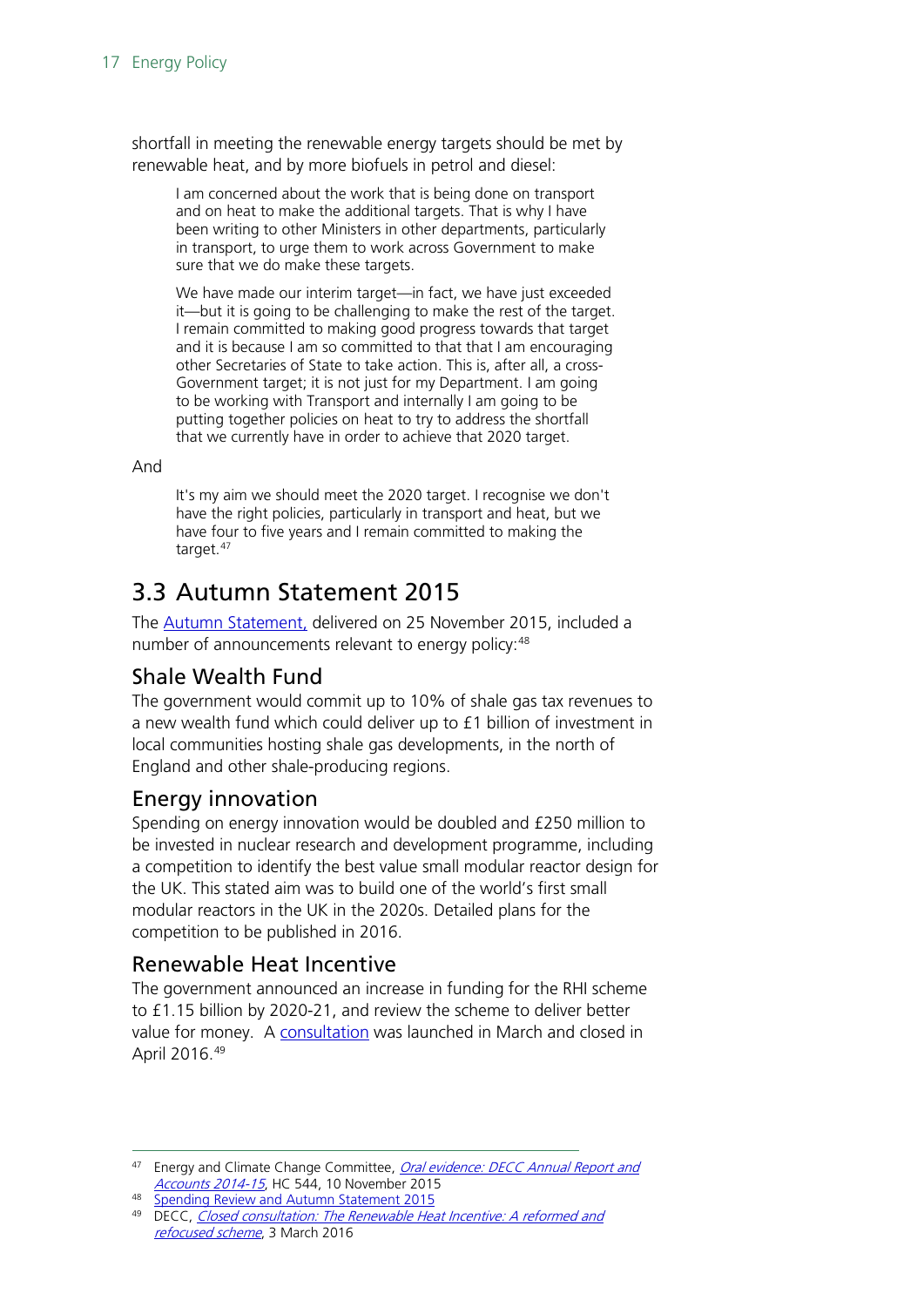By the end of the Parliament the government expects to have incentivised enough additional renewable heat to warm the equivalent of over 500,000 homes.

# <span id="page-17-0"></span>3.4 Emissions Reduction Plan

[Speaking](http://www.aldersgategroup.org.uk/events/maintaining-the-momentum-beyond-paris) to the Aldersgate Group in January 2016, Amber Rudd committed to publish an Emission Reduction Plan before the end of the year.[50](#page-17-2) [DECC's submission](http://data.parliament.uk/writtenevidence/committeeevidence.svc/evidencedocument/energy-and-climate-change-committee/2020-heat-and-transport-renewable-targets/written/31995.html) in April 2016 to the Energy and Climate Change Select Committee's inquiry on [2020 renewable heat and](http://www.parliament.uk/business/committees/committees-a-z/commons-select/energy-and-climate-change-committee/inquiries/parliament-2015/heat-transport-15-16/)  [transport targets](http://www.parliament.uk/business/committees/committees-a-z/commons-select/energy-and-climate-change-committee/inquiries/parliament-2015/heat-transport-15-16/) provided some further detail:

The 15% reduction in greenhouse emissions over the last Parliament was the largest under any Government to date, and we are on track to meet the first three Carbon Budgets into the 2020s.

But it is clear that reducing emissions is becoming more challenging as we look ahead to the late 2020s. We know, for example, that there is more to do to meet the fourth Carbon Budget covering the period 2023 – 2027.

Meeting this challenge will require emission reductions across the economy. However, our approach must be pragmatic, ensuring that our energy is always secure and consumer bills are kept low.

We will engage stakeholders, including the investment community, as we develop our Emissions Reduction Plan. We have already begun to actively engage businesses, consumers and civil society.

An economy wide problem requires a Government wide response and we are currently working across Government to determine the right approach to reducing emissions in the 2020s. The Plan will be informed by analysis to ensure we stay on track to meet the UK's target of reducing emissions by at least 80% in 2050 on 1990 levels. It will also examine how we keep costs low for families and businesses.

The Emissions Reduction Plan will be developed in consultation with stakeholders, including the investment community. We have already begun to actively engage businesses, consumers and civil society.<sup>[51](#page-17-3)</sup>

# <span id="page-17-1"></span>3.5 Budget 2016

The Budget 2016 included changes to the way businesses will be incentivised to reduce their energy use.

There was also support for the [National Infrastructure Commission](https://www.gov.uk/government/organisations/national-infrastructure-commission) on [Smart Power,](https://www.gov.uk/government/uploads/system/uploads/attachment_data/file/505218/IC_Energy_Report_web.pdf) which called for a focus on three areas: interconnectors, energy storage and demand flexibility.<sup>[52](#page-17-4)</sup>

Further announcements relating to energy and climate policy were made in the **March 2016** [Budget.](https://www.gov.uk/government/topical-events/budget-2016)

<span id="page-17-4"></span>52 National Infrastructure Commission, [Smart Power](https://www.gov.uk/government/uploads/system/uploads/attachment_data/file/505218/IC_Energy_Report_web.pdf), March 2016

<span id="page-17-2"></span><sup>&</sup>lt;sup>50</sup> [Maintaining Momentum Beyond Paris](http://www.aldersgategroup.org.uk/events/maintaining-the-momentum-beyond-paris), Aldersgate Group, 12 January 2016

<span id="page-17-3"></span><sup>&</sup>lt;sup>51</sup> Written evidence submitted by the Department for Energy and Climate Change [\(HAT0063\)](http://data.parliament.uk/writtenevidence/committeeevidence.svc/evidencedocument/energy-and-climate-change-committee/2020-heat-and-transport-renewable-targets/written/31995.html)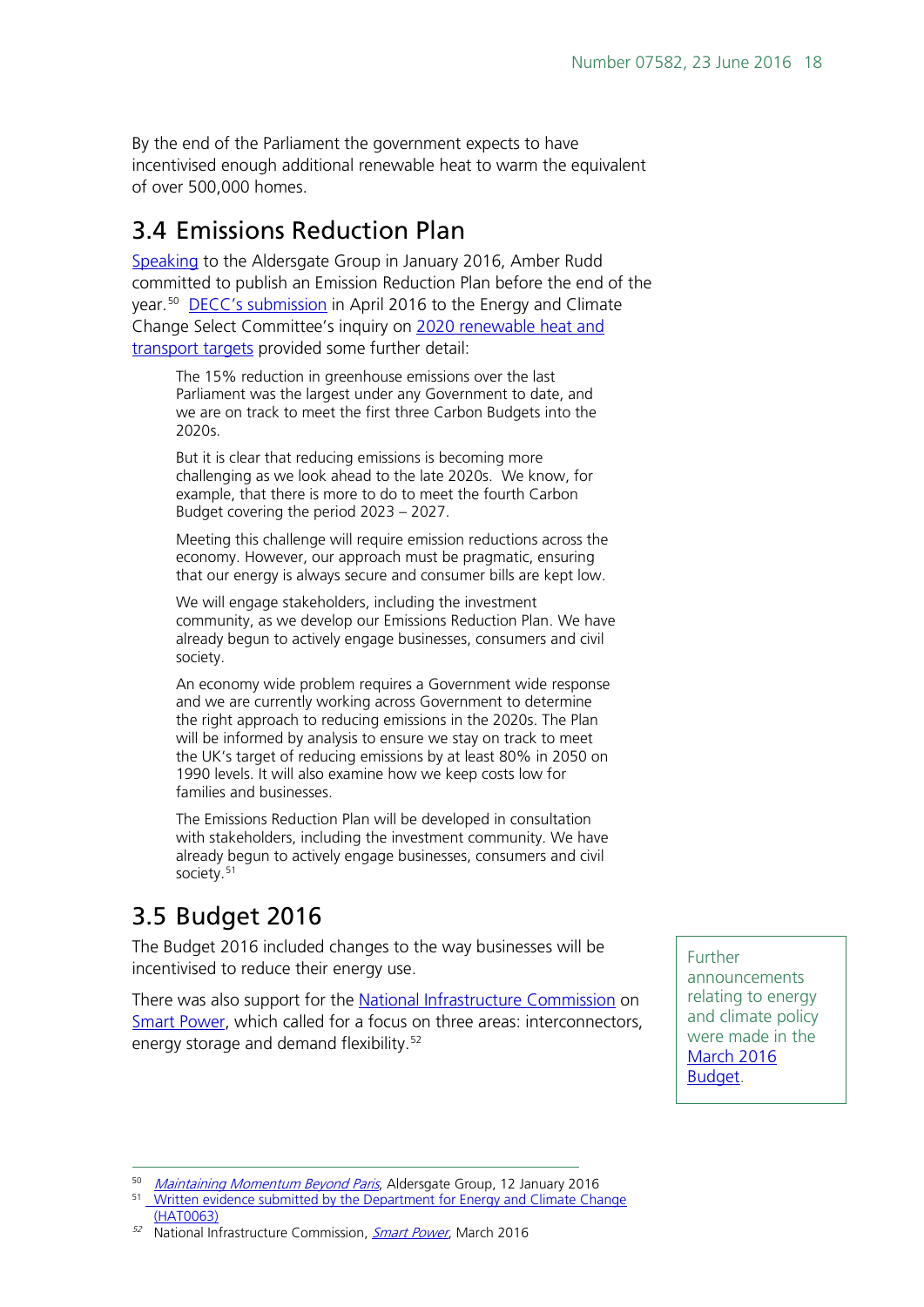There was also an announcement of CfD of up to £730m this Parliament, which will support up to 4GW of offshore wind and other renewables. For further analysis this *[Carbon Brief](http://www.carbonbrief.org/budget-2016-key-climate-and-energy-announcements)* article is useful.<sup>53</sup>

<span id="page-18-0"></span><sup>53</sup> ["Budget 2016: key climate and energy announcements"](http://www.carbonbrief.org/budget-2016-key-climate-and-energy-announcements), Carbon Brief, 16 March 2016